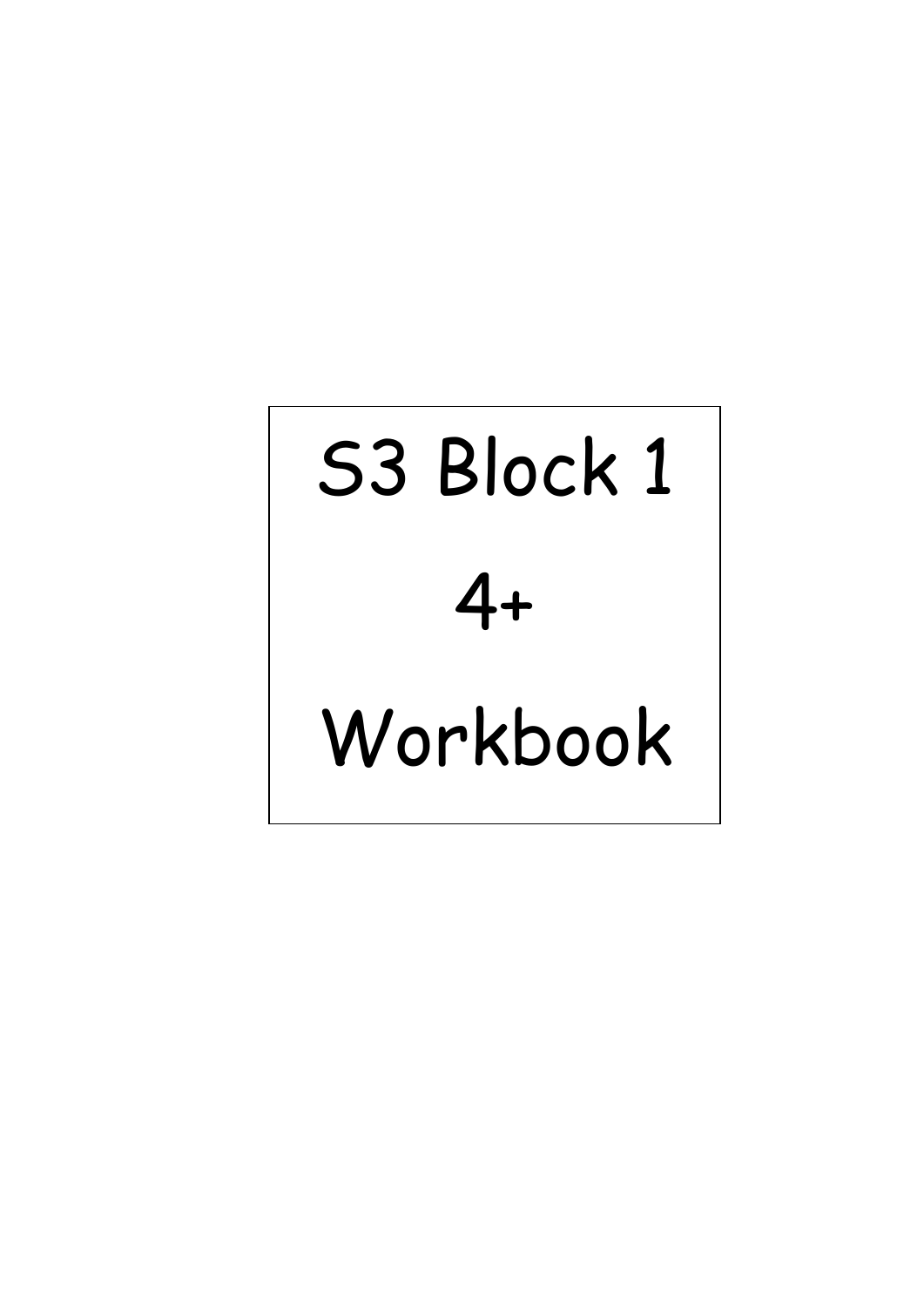#### **2.1 ALGEBRAIC EXPRESSIONS with BRACKETS**

| 1. |            | Multiply out the brackets: |     |                            |                            |                   |                            |                                          |                  |  |
|----|------------|----------------------------|-----|----------------------------|----------------------------|-------------------|----------------------------|------------------------------------------|------------------|--|
|    | (a)        | $3(x-5)$                   | (b) | $5(y+7)$                   | (c)                        | $8(a+6)$          | (d)                        | $6(3 + t)$                               |                  |  |
|    | <b>(e)</b> | $x(x+9)$                   | (f) | $y(3-y)$                   | <b>(g)</b>                 | $b(b-4)$          | <b>(h)</b>                 | $p(5+p)$                                 |                  |  |
|    | (i)        | $a(b+c)$                   | (j) | $x(x-y)$                   | $\left( \mathbf{k}\right)$ | $p(q-r)$          | $\left( \mathbf{l}\right)$ | $a(a+x)$                                 |                  |  |
| 2. |            | Expand the brackets:       |     |                            |                            |                   |                            |                                          |                  |  |
|    | (a)        | $4(2a+5)$                  | (b) | $7(3y-4)$                  | (c)                        | $2(12x+11)$ (d)   |                            | $9(4c-7)$                                |                  |  |
|    | <b>(e)</b> | $2a(a+3)$                  | (f) | $5x(x-8)$                  | (g)                        | $10y(3-y)$        | <b>(h)</b>                 | $3t(t+6)$                                |                  |  |
|    | (i)        | $3x(2x-9)$                 | (j) | $2y(7-5y)$                 | $\left( \mathbf{k}\right)$ | $4b(3b-8)$        | <b>(I)</b>                 |                                          | $5x(5x+4)$       |  |
| 3. |            | Expand and simplify:       |     |                            |                            |                   |                            |                                          |                  |  |
|    | (a)        | $3(3a-1) + 2a$             |     | <b>(b)</b>                 |                            | $2(5x+3) - 3x$    |                            | (c)                                      | $8(b+2)-9$       |  |
|    | (d)        | $4(2h-1)+7$                |     | <b>(e)</b>                 |                            | $5(3-4x) + 11x$   |                            | (f)                                      | $3(2c+1)-8$      |  |
|    | (g)        | $2(4t + 3) - 10t$          |     | (h)                        |                            | $p(p + q) - 3pq$  |                            | (i)                                      | $7(1-3c) - 10$   |  |
|    | (j)        | $3 + 2(2x + 5)$            |     | $\left( \mathbf{k}\right)$ |                            | $7a + 3(2a - 3)$  |                            | ( <b>l</b> )                             | $5 - 2(2x - 7)$  |  |
|    | (m)        | $6 + 5(3y - 2)$            |     | (n)                        |                            | $9b - 2(4b - 1)$  |                            | $\boldsymbol{\left( \mathbf{0} \right)}$ | $8 - 3(5x + 7)$  |  |
|    | (p)        | $12x - 4(4x - 5)$          |     | <b>(q)</b>                 |                            | $3c + 5(1 - 2c)$  |                            | (r)                                      | $7 - 2(5a - 12)$ |  |
| 4. |            | Multiply out the brackets: |     |                            |                            |                   |                            |                                          |                  |  |
|    | (a)        | $(x + 2)(x + 3)$           |     | <b>(b)</b>                 |                            | $(y+5)(y+2)$      |                            | (c)                                      | $(a+4)(a+6)$     |  |
|    | (d)        | $(b+3)(b+4)$               |     | <b>(e)</b>                 |                            | $(x+9)(x+5)$      |                            | (f)                                      | $(s + 3)(s + 8)$ |  |
|    | (g)        | $(y + 7)(y + 4)$           |     | (h)                        |                            | $(b+3)(b+3)$      |                            | (i)                                      | $(c+6)(c+7)$     |  |
|    | (j)        | $(a+8)(a+4)$               |     | $\left( \mathbf{k}\right)$ |                            | $(y+4)(y+2)$      |                            | ( <b>l</b> )                             | $(x+9)(x+8)$     |  |
|    | (m)        | $(p+12)(p+7)$              |     | (n)                        |                            | $(c + 5)(c + 6)$  |                            | $\boldsymbol{\left( \mathbf{0} \right)}$ | $(t+7)(t+9)$     |  |
|    | (p)        | $(x+4)(x+9)$               |     | <b>(q)</b>                 |                            | $(y + 12)(y + 5)$ |                            | (r)                                      | $(a+11)(a+9)$    |  |
|    |            |                            |     |                            |                            |                   |                            |                                          |                  |  |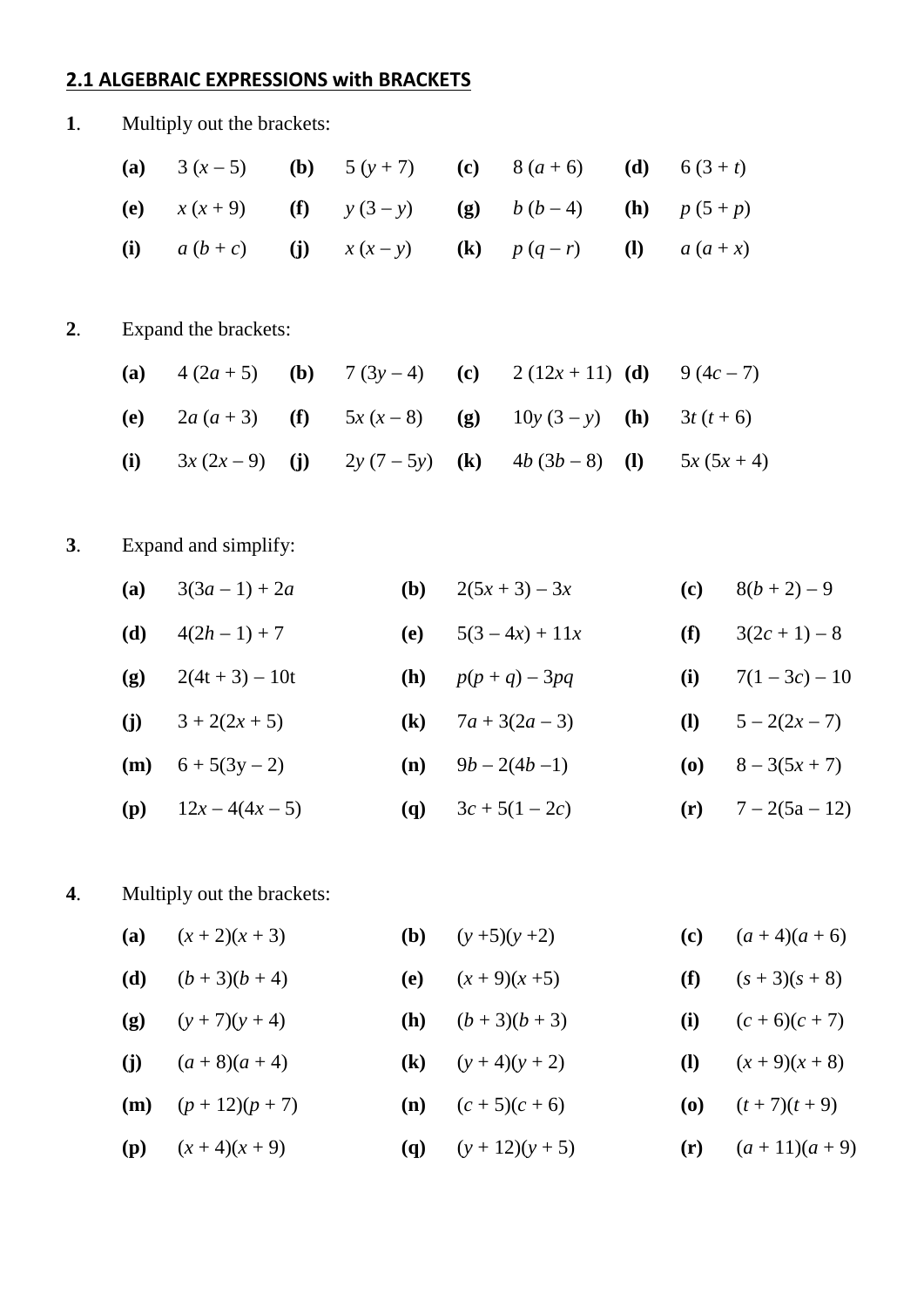| 5. | Multiply out the brackets: |
|----|----------------------------|
|----|----------------------------|

|    | (a)        | $(x-1)(x-5)$                                            |     |            | (b)                        |                            | $(c-4)(c-2)$  |  |                                                     | (c)           | $(y-3)(y-7)$  |
|----|------------|---------------------------------------------------------|-----|------------|----------------------------|----------------------------|---------------|--|-----------------------------------------------------|---------------|---------------|
|    | (d)        | $(b-6)(b-8)$                                            |     |            | <b>(e)</b>                 |                            | $(x-5)(x-2)$  |  |                                                     | (f)           | $(s-8)(s-5)$  |
|    | (g)        | $(y-2)(y-9)$                                            |     |            | (h)                        | $(a-4)(a-4)$               |               |  |                                                     | (i)           | $(t-3)(t-6)$  |
|    | (j)        | $(x-6)(x-5)$                                            |     |            | $\left( \mathbf{k}\right)$ |                            | $(b-5)(b-3)$  |  | <b>(I)</b>                                          | $(c-10)(c-4)$ |               |
|    | (m)        | $(a-3)(a-9)$                                            |     |            | (n)                        |                            | $(y-8)(y-7)$  |  |                                                     | (0)           | $(x-12)(x-3)$ |
|    | (p)        | $(s-4)(s-7)$                                            |     |            | <b>(q)</b>                 |                            | $(d-1)(d-15)$ |  |                                                     | (r)           | $(b-10)(b-1)$ |
| 6. |            | Multiply out the brackets:                              |     |            |                            |                            |               |  |                                                     |               |               |
|    | (a)        | $(x-1)(x+5)$                                            |     |            | ( <b>b</b> )               |                            | $(a+3)(a-7)$  |  |                                                     | (c)           | $(t-5)(t+4)$  |
|    | (d)        | $(y+8)(y-4)$                                            |     |            | <b>(e)</b>                 |                            | $(c+2)(c-7)$  |  |                                                     | (f)           | $(x-6)(x+1)$  |
|    | (g)        | $(b-2)(b+9)$                                            |     |            | <b>(h)</b>                 |                            | $(p-10)(p+2)$ |  |                                                     | (i)           | $(y-8)(y+7)$  |
|    | (j)        | $(z+4)(z-6)$                                            |     |            | $\left( \mathbf{k}\right)$ |                            | $(x+1)(x-1)$  |  |                                                     | <b>(I)</b>    | $(a+2)(a-15)$ |
|    | (m)        | $(c-3)(c+3)$                                            |     |            | (n)                        |                            | $(p-7)(p+1)$  |  |                                                     | (0)           | $(b+10)(b-5)$ |
| 7. |            | Multiply out the brackets:                              |     |            |                            |                            |               |  |                                                     |               |               |
|    | (a)        | $(x+3)^2$                                               | (b) | $(w-2)^2$  |                            | (c)                        | $(a-5)^2$     |  | (d)                                                 | $(c+8)^2$     |               |
|    | <b>(e)</b> | $(y-4)^2$                                               | (f) | $(a+6)^2$  |                            | (g)                        | $(b+1)^2$     |  | (h)                                                 | $(s + 7)^2$   |               |
|    | (i)        | $(b-9)^2$                                               | (j) | $(x-10)^2$ |                            | $\left( \mathbf{k}\right)$ | $(c-1)^2$     |  | ( <b>l</b> )                                        | $(y-3)^2$     |               |
|    | (m)        | $(2x-1)^2$ (n) $(5y+2)^2$ (o) $(3x+4)^2$ (p) $(4b-5)^2$ |     |            |                            |                            |               |  |                                                     |               |               |
| 8. |            | Multiply out the brackets:                              |     |            |                            |                            |               |  |                                                     |               |               |
|    | (a)        | $(a+b)(c+d)$                                            |     |            |                            |                            |               |  | ( <b>b</b> ) $(2+x)(3+y)$ ( <b>c</b> ) $(a+4)(b+5)$ |               |               |
|    | (d)        | $(p-q)(r-s)$ (e) $(1-a)(7-b)$ (f) $(c-6)(d+8)$          |     |            |                            |                            |               |  |                                                     |               |               |
| 9. |            | Multiply out the brackets:                              |     |            |                            |                            |               |  |                                                     |               |               |
|    | (a)        | $x(x^2 + x - 1)$                                        |     | (b)        |                            | $3(2x^2-3x+5)$             |               |  | (c) $x(3x^2-5x+8)$                                  |               |               |

**(d)**  $2x(x^2 + 2x + 3)$  **(e)**  $-5(x^2 - 8x + 2)$  **(f)**  $x(x^2 - 4x - 7)$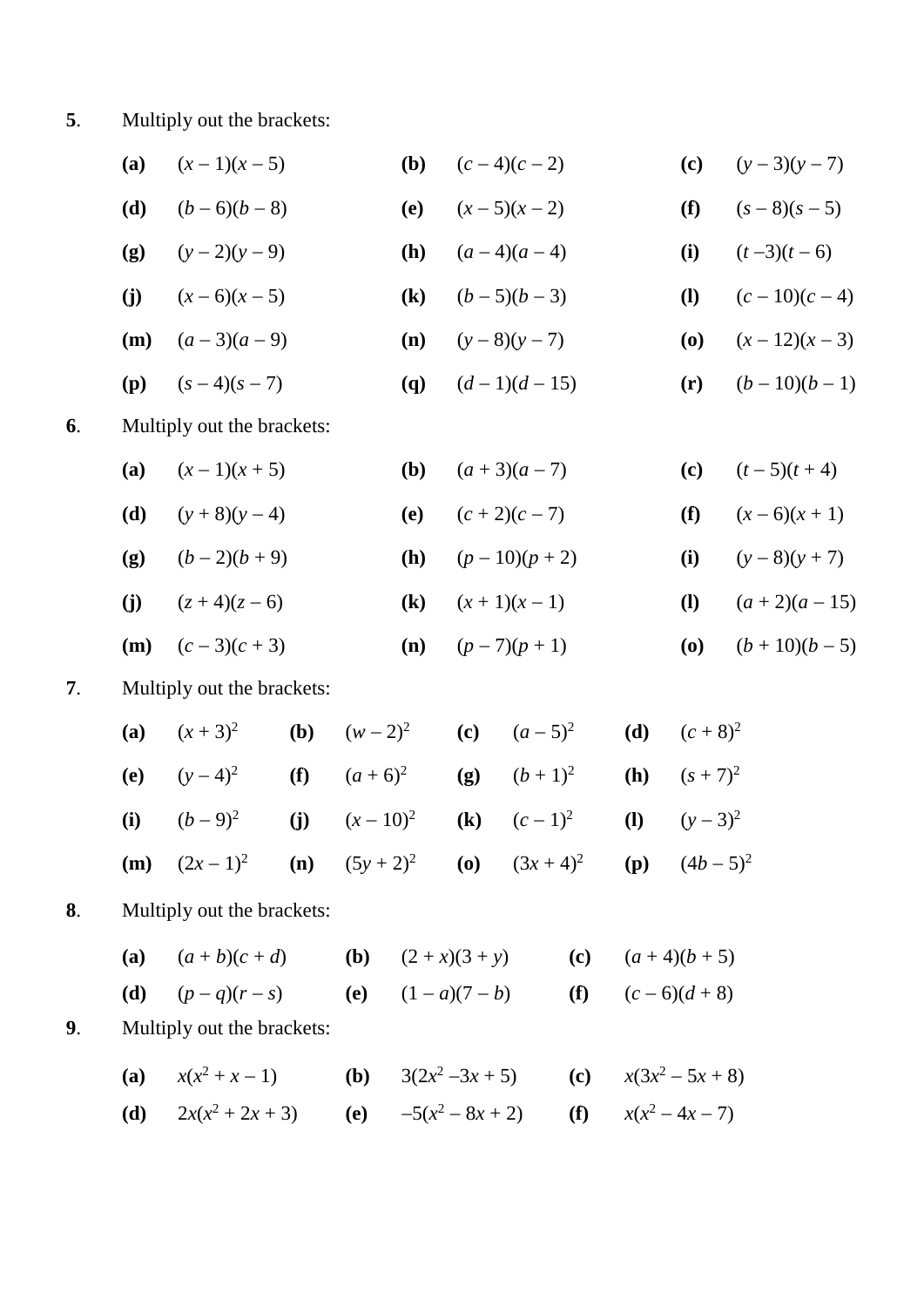**10**. Multiply out the brackets and simplify:

| (a) $(x + 2)(x^2 + 3x + 1)$  | (b) $(x + 5)(x^2 + 4x + 2)$  |
|------------------------------|------------------------------|
| (c) $(x + 1)(x^2 + 5x + 4)$  | (d) $(x + 3)(x^2 + x + 5)$   |
| (e) $(x + 8)(x^2 + 2x + 3)$  | (f) $(x + 4)(x^2 + 7x + 6)$  |
| (g) $(x + 12)(x^2 + x + 7)$  | (h) $(x + 10)(x^2 + 3x + 9)$ |
| (i) $(x + 9)(x^2 + 12x + 7)$ | (j) $(x + 7)(x^2 + 9x + 1)$  |
| (k) $(x + 3)(x^2 - 5x + 2)$  | (l) $(x - 6)(x^2 - x + 11)$  |
| (m) $(x + 2)(x^2 - 8x + 3)$  | (n) $(x + 5)(x^2 - 6x + 7)$  |
| (o) $(x + 10)(x^2 + 3x - 6)$ | (p) $(x + 9)(x^2 + 5x - 6)$  |
| (q) $(x + 11)(x^2 + x - 2)$  | (r) $(x + 7)(x^2 + 8x - 3)$  |

#### **11**. Multiply out the brackets and simplify:

(a)  $(x-1)(x^2+x+1)$ 

- **(c)**  $(x-2)(x^2+4x+3)$
- (e)  $(x-3)(x^2-2x+5)$
- **(g)**  $(x-4)(x^2-x+2)$
- (i)  $(x-9)(x^2+3x-2)$ **(k)**  $(x-8)(x^2+x-7)$
- (**m**)  $(x-5)(x^2-4x-1)$
- (o)  $(x-6)(x^2-7x-2)$
- $(x^2 + x + 1)$  **(b)**  $(x 7)(x^2 + 3x + 5)$  $(x^2 + 4x + 3)$  **(d)**  $(x - 4)(x^2 + 6x + 1)$  $(x^2-2x+5)$  **(f)**  $(x-6)(x^2-5x+2)$  $(x^2 - x + 2)$  **(h)**  $(x - 1)(x^2 - 2x + 7)$  $(x^2 + 3x - 2)$  (j)  $(x - 5)(x^2 + 8x + 6)$  $(x^2 + x - 7)$  **(l)**  $(x - 3)(x^2 + 9x - 12)$  $(x^2-4x-1)$  (**n**)  $(x-10)(x^2-3x-8)$  $(x^2 - 7x - 2)$  **(p)**  $(x - 1)(x^2 - 17x - 13)$
- **12**. Multiply out the brackets and simplify:
	- (a)  $(x+5)(2x^2+4x+9)$
	- (c)  $(x-2)(6x^2-5x+7)$
	- (e)  $(x-4)(5x^2-x-8)$

$$
(g) \qquad (2x+1)(3x^2+4x+1)
$$

- (i)  $(5x-2)(2x^2+3x-7)$
- $(x^2 + 4x + 9)$  (**b**)  $(x 3)(5x^2 + x + 6)$
- $(x+7)(3x^2+9x-2)$  **(d)**  $(x+7)(3x^2+9x-2)$
- $(x+1)(7x^2-2x+11)$ 
	- $(2 + 4x + 1)$  **(h)**  $(3x + 4)(x^2 11x + 2)$
	- $(4x-3)(3x^2-5x-4)$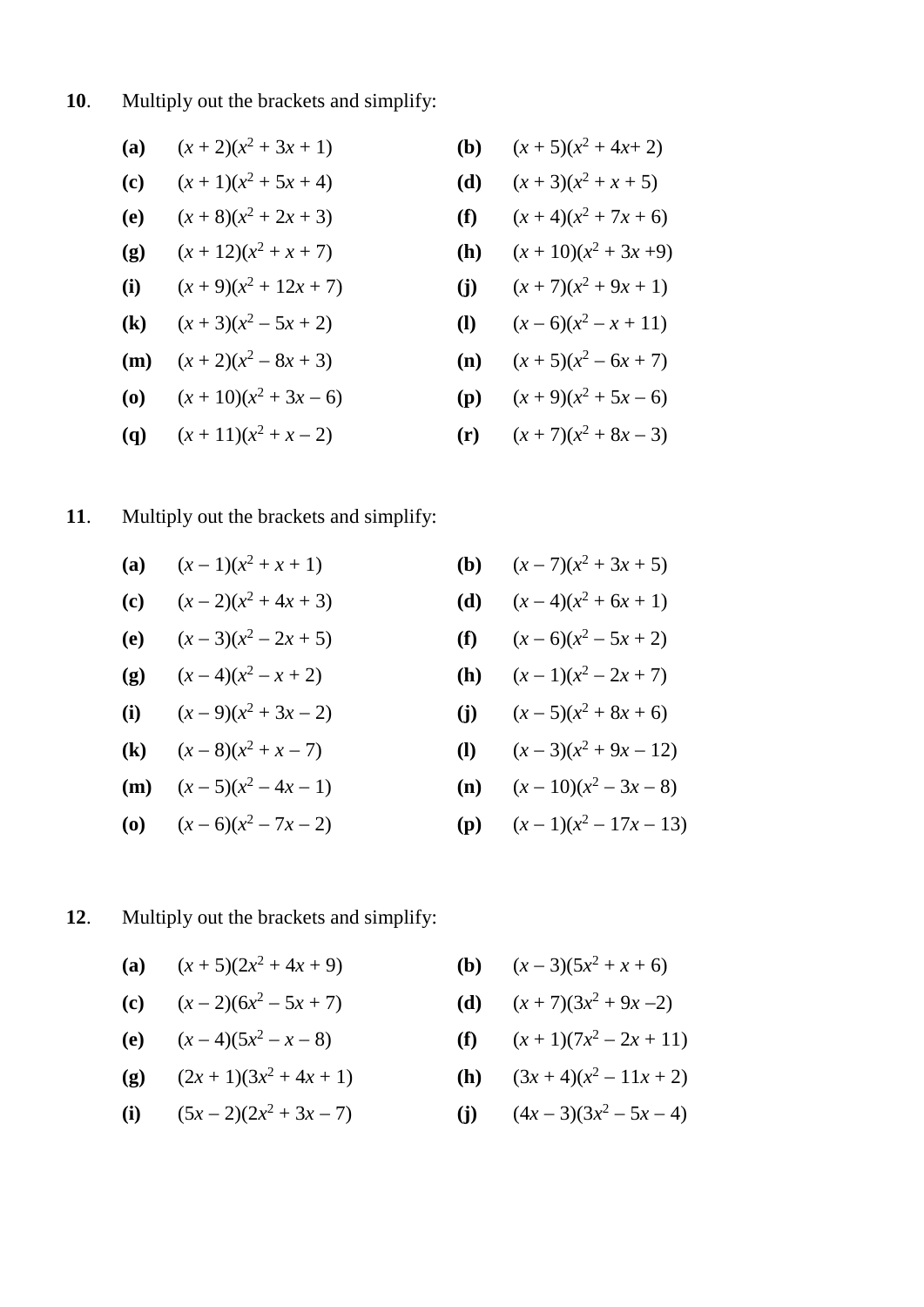**13.** Expand and simplify each of the following expressions:

(a) 
$$
3(x-4)+(x+2)^2
$$
  
\n(b)  $(2x-1)(x+3)+2x(x-3)$   
\n(c)  $(2x+3)^2-4(x+1)$   
\n(d)  $-(x+2)^2+4x$   
\n(e)  $-3(2x-1)^2+12x^2$   
\n(f)  $(x-3)(x+2)-(x+4)^2$   
\n(g)  $3x(x-4)-(x+2)(x-4)$   
\n(h)  $(x+2)^2+(2x-1)^2-(x+3)$ 

(i) 
$$
(2x-3)^2-4(x-3)(2x+1)
$$
 (j)  $3x(x+3)^2+2x(x-3)$ 

(k) 
$$
2x(x^2 - x + 2) + (x - 3)^2
$$
 (l)  $(x-1)^2 - x(x+1)^2$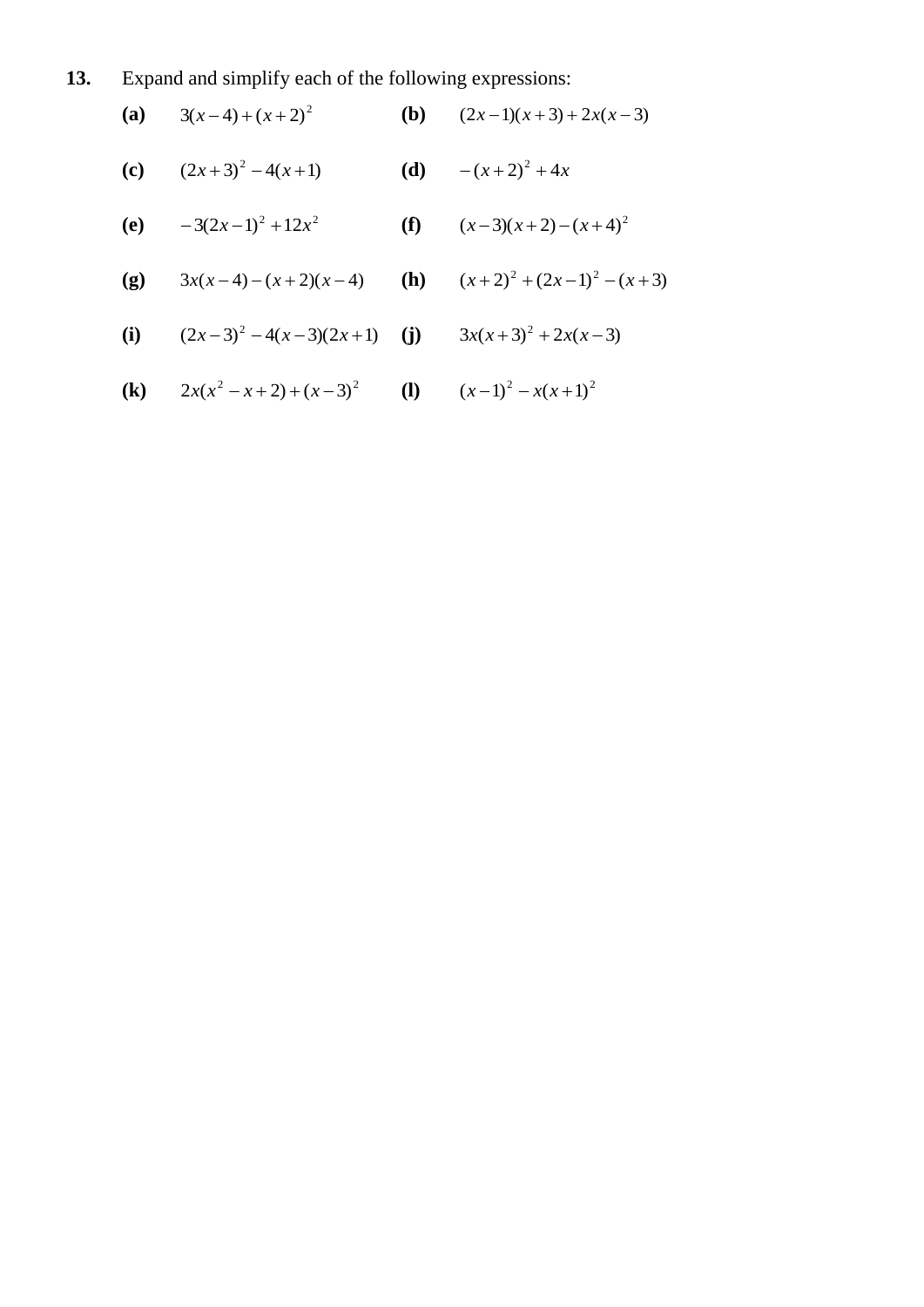#### **2.2 FACTORISING an ALGEBRAIC EXPRESSION**

| 1. | Factorise by first finding a common factor: |                                         |     |                               |                            |              |              |             |  |
|----|---------------------------------------------|-----------------------------------------|-----|-------------------------------|----------------------------|--------------|--------------|-------------|--|
|    | (a)                                         | $2x + 2y$                               | (b) | $3c+3d$                       | (c)                        | $6s + 6t$    | (d)          | $12x + 12y$ |  |
|    | <b>(e)</b>                                  | $9a + 9b$                               | (f) | $8b+8c$                       | <b>(g)</b>                 | $5p + 5q$    | (h)          | $7g + 7h$   |  |
|    | (i)                                         | $4m + 4n$                               | (j) | $9e + 9f$                     | $\left( \mathbf{k}\right)$ | $13j + 13k$  | ( <b>l</b> ) | $14v + 14w$ |  |
| 2. |                                             | Factorise by finding the common factor: |     |                               |                            |              |              |             |  |
|    | (a)                                         | $2x + 4$                                | (b) | $3d + 9$                      | (c)                        | $6s + 3$     | (d)          | $12x + 4$   |  |
|    | <b>(e)</b>                                  | $6 + 9a$                                | (f) | $2b + 8$                      | (g)                        | $5y + 10$    | (h)          | $10 + 15c$  |  |
|    | (i)                                         | $12x + 16$                              | (j) | $18m + 24$                    | $\left( \mathbf{k}\right)$ | $30 + 36a$   | (i)          | $14y + 21$  |  |
| 3. | Factorise by finding the common factor:     |                                         |     |                               |                            |              |              |             |  |
|    | (a)                                         | $3x - 6$                                | (b) | $4y-8$                        | (c)                        | $16 - 8a$    | (d)          | $10c - 15$  |  |
|    | (e)                                         | $9s - 12$                               | (f) | $2b - 14$                     | (g)                        | $12x - 20$   | (h)          | $22m - 33$  |  |
|    | (i)                                         | $15x - 10$                              | (j) | $18 - 12y$                    | $\left( \mathbf{k}\right)$ | $25b - 20$   | $\mathbf{I}$ | $18d - 30$  |  |
| 4. |                                             | Factorise by finding the common factor: |     |                               |                            |              |              |             |  |
|    | (a)                                         | $2a + 4b$                               | (b) | $10x - 12y$                   | (c)                        | $18m + 24n$  | (d)          | $10c + 15d$ |  |
|    | (e)                                         | $6a-9x$                                 | (f) | $18s - 12t$                   | (g)                        | $12x + 15y$  | (h)          | $14a - 7b$  |  |
|    | (i)                                         | $25c + 10d$                             | (j) | $9b - 15y$                    | $\left( \mathbf{k}\right)$ | $18x + 24y$  | (i)          | $6a + 28b$  |  |
| 5. |                                             | Factorise by finding the common factor  |     |                               |                            |              |              |             |  |
|    | (a)                                         | $ax + ay$                               |     | (b)<br>$xy^2 + xa^2$          |                            | (c)          | $pqr + pst$  |             |  |
|    | (d)                                         | $xay-bac$                               |     | <b>(e)</b><br>$pq + p$        |                            | (f)          | $y^2 + y$    |             |  |
|    | (g)                                         | $a^2 - ab$                              |     | (h)<br>$ab-bc$                |                            | (i)          | $n^2-3n$     |             |  |
|    | (j)                                         | $xy + y^2$                              |     | $(\mathbf{k})$<br>$abc - abd$ |                            | $\mathbf{I}$ | $fgh - efg$  |             |  |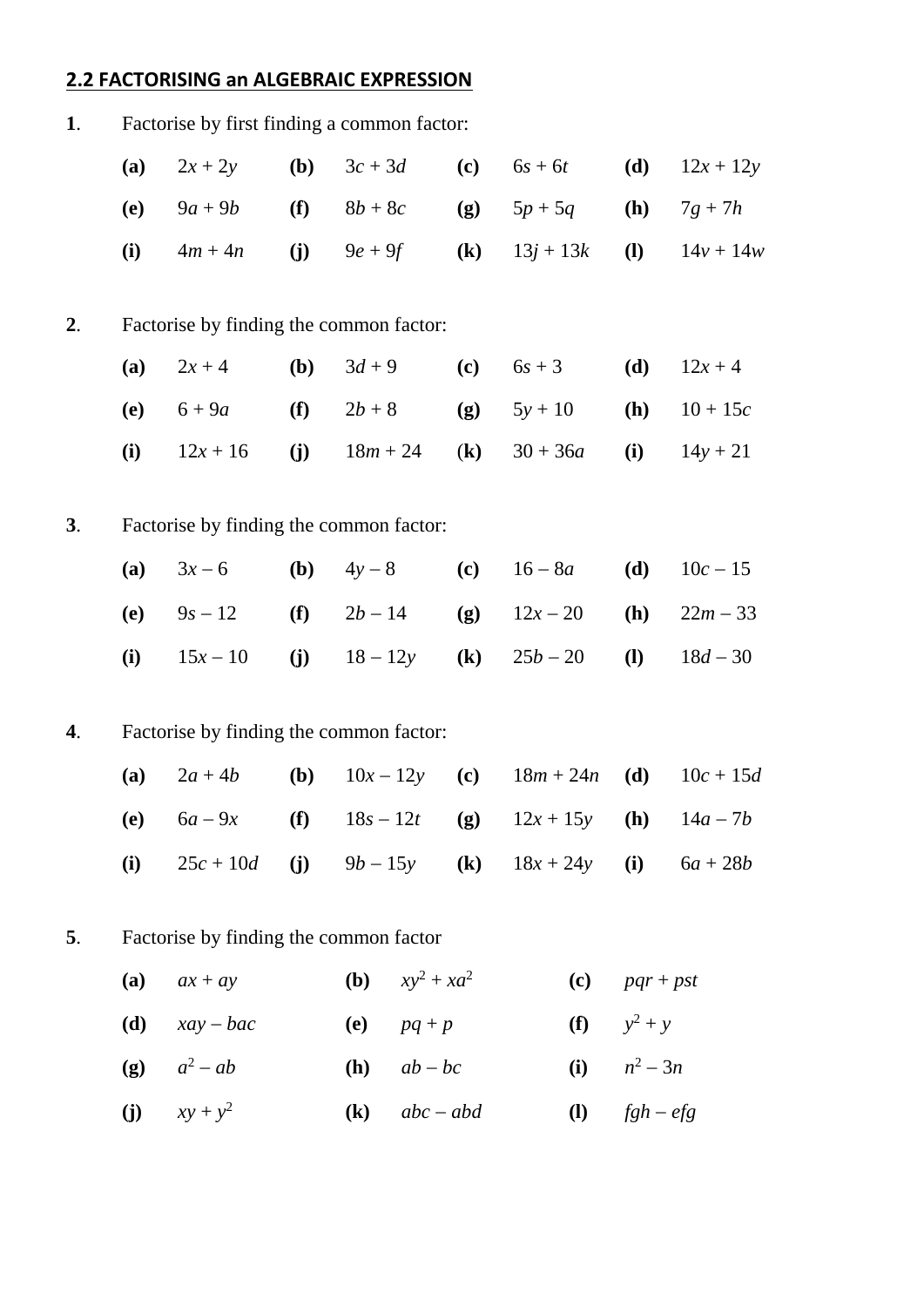## . Factorise by finding the highest common factor:

| (a) $2ax + 6a$    | (b) $3y + 9y^2$      | (c) $24a - 16ab$         |
|-------------------|----------------------|--------------------------|
| (d) $pq^2 - pq$   | (e) $12xy - 9xz$     | (f) $6b^2 - 4b$          |
| (g) $3a^2 + 27ah$ | (h) $15abc + 20abd$  | (i) $3s^3 - 9s^2$        |
| (j) $14x - 12xyz$ | (k) $10b^2c - 15bcd$ | (l) $2\pi r^2 + 2\pi rh$ |

**7.** Factorise by finding the highest common factor:

| (a) $ap + aq - ar$    | (b) $2a + 2b + 2c$      | (c) $6e - 2f + 4g$                                  |
|-----------------------|-------------------------|-----------------------------------------------------|
| (d) $p^2 + pq + xp$   | (e) $3ab - 6bc - 9bd$   | (f) $\frac{1}{2}ah + \frac{1}{2}bh + \frac{1}{2}ch$ |
| (g) $5x^2 - 8xy + 5x$ | (h) $4ac + 6ad - 10a^2$ | (i) $15p^2 + 10pq + 20ps$                           |

. Factorise the following expressions, which contain a difference of squares:

| (a) $a^2-b^2$ (b) $x^2-y^2$ (c) $p^2-q^2$ (d) $s^2-t^2$                                |  |  |  |
|----------------------------------------------------------------------------------------|--|--|--|
| (e) $a^2-3^2$ (f) $x^2-2^2$ (g) $p^2-9^2$ (h) $c^2-5^2$                                |  |  |  |
| (i) $b^2-1$ (j) $y^2-16$ (k) $m^2-25$ (l) $a^2-9$                                      |  |  |  |
| ( <b>m</b> ) $36-d^2$ ( <b>n</b> ) $4-q^2$ ( <b>o</b> ) $49-w^2$ ( <b>p</b> ) $x^2-64$ |  |  |  |

. Factorise the following expressions, which contain a difference of squares:

|  |  | (a) $a^2 - 4b^2$ (b) $x^2 - 25y^2$ (c) $p^2 - 64q^2$ (d) $16c^2 - d^2$                            |  |
|--|--|---------------------------------------------------------------------------------------------------|--|
|  |  | (e) $81-4g^2$ (f) $36w^2 - y^2$ (g) $4a^2 - 1$ (h) $g^2 - 81h^2$                                  |  |
|  |  | (i) $49x^2 - y^2$ (j) $9c^2 - 16d^2$ (k) $4p^2 - 9q^2$ (l) $b^2 - 100c^2$                         |  |
|  |  | ( <b>m</b> ) $25-16a^2$ ( <b>n</b> ) $4d^2-121$ ( <b>o</b> ) $225-49k^2$ ( <b>p</b> ) $9x^2-0.25$ |  |

. Factorise the following expressions which contain a common factor and a difference of two squares:

| (a) $2a^2 - 2b^2$ | (b) $5p^2 - 5$    | (c) $45 - 5x^2$   | (d) $4d^2 - 36$            |
|-------------------|-------------------|-------------------|----------------------------|
| (e) $2y^2 - 50$   | (f) $4b^2 - 100$  | (g) $3q^2 - 27$   | (h) $8a^2 - 32b^2$         |
| (i) $ab^2 - 64a$  | (j) $xy^2 - 25x$  | (k) $abc^2 - ab$  | (l) $8p^2 - 50q^2$         |
| (m) $2x^2 - 2.88$ | (n) $ak^2 - 121a$ | (o) $10s^2 - 2.5$ | (p) $\frac{1}{2}y^2 - 450$ |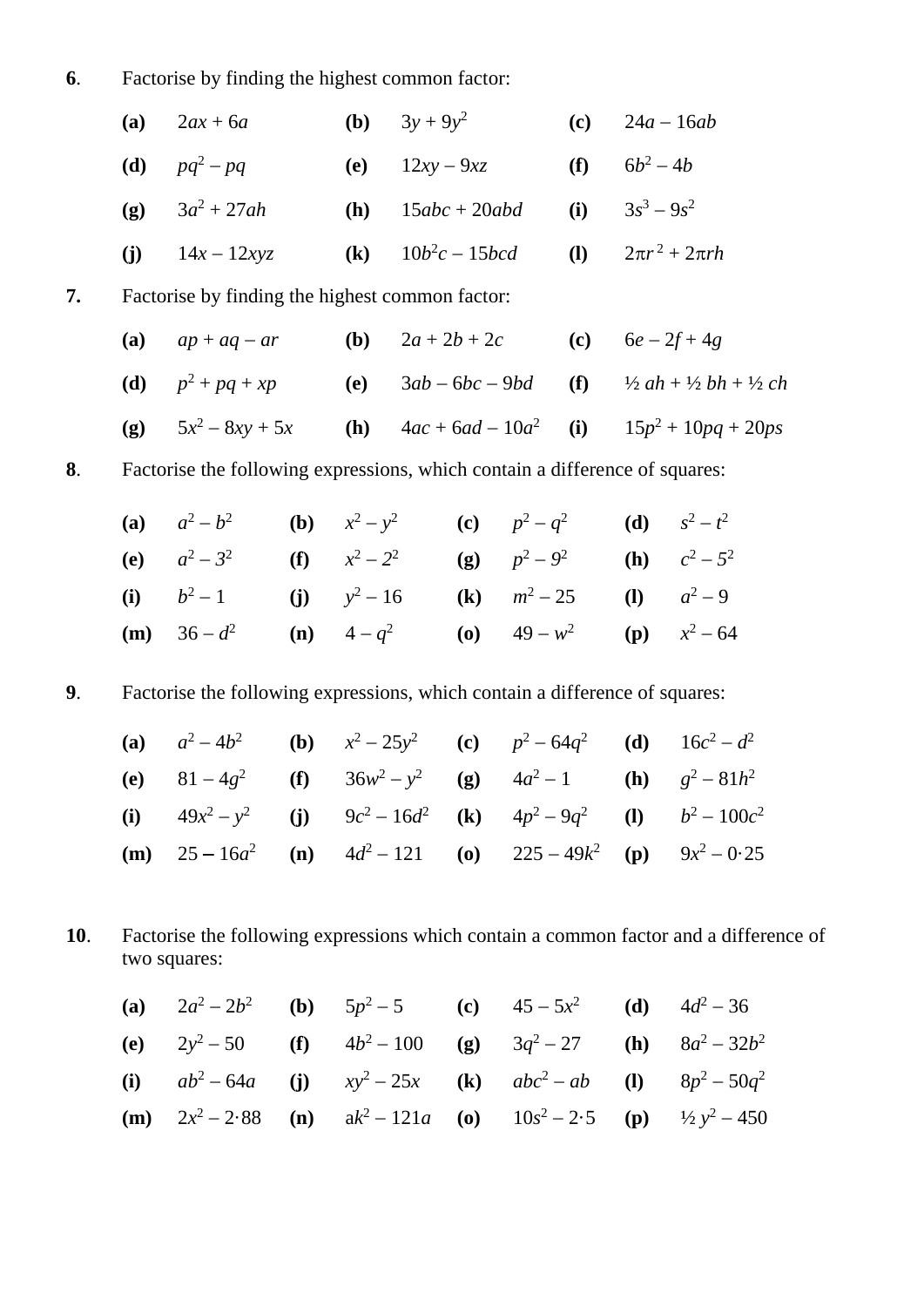#### . Factorise the following quadratic expressions:

| (a) $x^2+3x+2$                | ( <b>b</b> ) $a^2 + 2a + 1$   | (c) $y^2 + 5y + 4$   |
|-------------------------------|-------------------------------|----------------------|
| ( <b>d</b> ) $x^2 + 8x + 7$   | (e) $x^2 + 6x + 9$            | (f) $b^2 + 8b + 12$  |
| (g) $a^2 + 9a + 14$           | ( <b>h</b> ) $w^2 + 10w + 9$  | (i) $d^2 + 7d + 10$  |
| (j) $x^2 + 10x + 21$          | (k) $p^2 + 9p + 20$           | (1) $c^2 + 10c + 24$ |
| ( <b>m</b> ) $s^2 + 12s + 36$ | ( <b>n</b> ) $x^2 + 11x + 28$ | (o) $y^2 + 10y + 25$ |

## . Factorise the following quadratic expressions:

| (a) $a^2 - 8a + 15$         | ( <b>b</b> ) $x^2 - 9x + 8$   | (c) $c^2-9c+18$               |
|-----------------------------|-------------------------------|-------------------------------|
| ( <b>d</b> ) $y^2 - 4y + 4$ | (e) $b^2-6b+5$                | (f) $x^2 - 15x + 14$          |
| (g) $c^2 - 10c + 16$        | ( <b>h</b> ) $x^2 - 7x + 6$   | (i) $y^2 - 12n + 32$          |
| (j) $p^2 - 11p + 24$        | (k) $a^2 - 13a + 36$          | ( <b>l</b> ) $x^2 - 15x + 36$ |
| ( <b>m</b> ) $b^2-4b+3$     | ( <b>n</b> ) $q^2 - 11q + 10$ | ( <b>o</b> ) $a^2 - 7y + 12$  |

#### . Factorise the following quadratic expressions:

| (a) $b^2 + 3b - 10$         | ( <b>b</b> ) $x^2 + 6x - 7$  | (c) $y^2 - y - 6$            |
|-----------------------------|------------------------------|------------------------------|
| ( <b>d</b> ) $a^2 - a - 20$ | (e) $q^2 + 2q - 8$           | (f) $x^2 - 8x - 20$          |
| (g) $d^2 + 4d - 21$         | ( <b>h</b> ) $c^2 + 9c - 36$ | (i) $p^2 - 5p - 24$          |
| (j) $y^2 - 7y - 8$          | ( <b>k</b> ) $a^2 + 5a - 6$  | (1) $x^2 - 5x - 36$          |
| ( <b>m</b> ) $b^2 - 4b - 5$ | ( <b>n</b> ) $s^2 + 2s - 24$ | ( <b>o</b> ) $d^2 + 6d - 16$ |

# . Factorise the following quadratic expressions:

| (a) $3x^2 + 7x + 2$           |  |                                                                                                                                               | (c) $3c^2 + 8c + 5$  |
|-------------------------------|--|-----------------------------------------------------------------------------------------------------------------------------------------------|----------------------|
| (d) $2p^2 + 11p + 9$          |  |                                                                                                                                               | (f) $3d^2 + 11d + 6$ |
| (g) $5q^2 + 9q + 4$           |  |                                                                                                                                               | (i) $6x^2 + 13x + 6$ |
| (j) $3a^2 + 14a + 15$         |  |                                                                                                                                               | (1) $9c^2 + 6c + 1$  |
| ( <b>m</b> ) $6y^2 + 11y + 3$ |  |                                                                                                                                               | (o) $8x^2 + 14x + 3$ |
|                               |  | ( <b>b</b> ) $2a^2 + 5a + 2$<br>(e) $2y^2 + 11y + 5$<br>( <b>h</b> ) $4b^2 + 8b + 3$<br>(k) $10x^2 + 17x + 3$<br>( <b>n</b> ) $3b^2 + 5b + 2$ |                      |

## . Factorise the following quadratic expressions: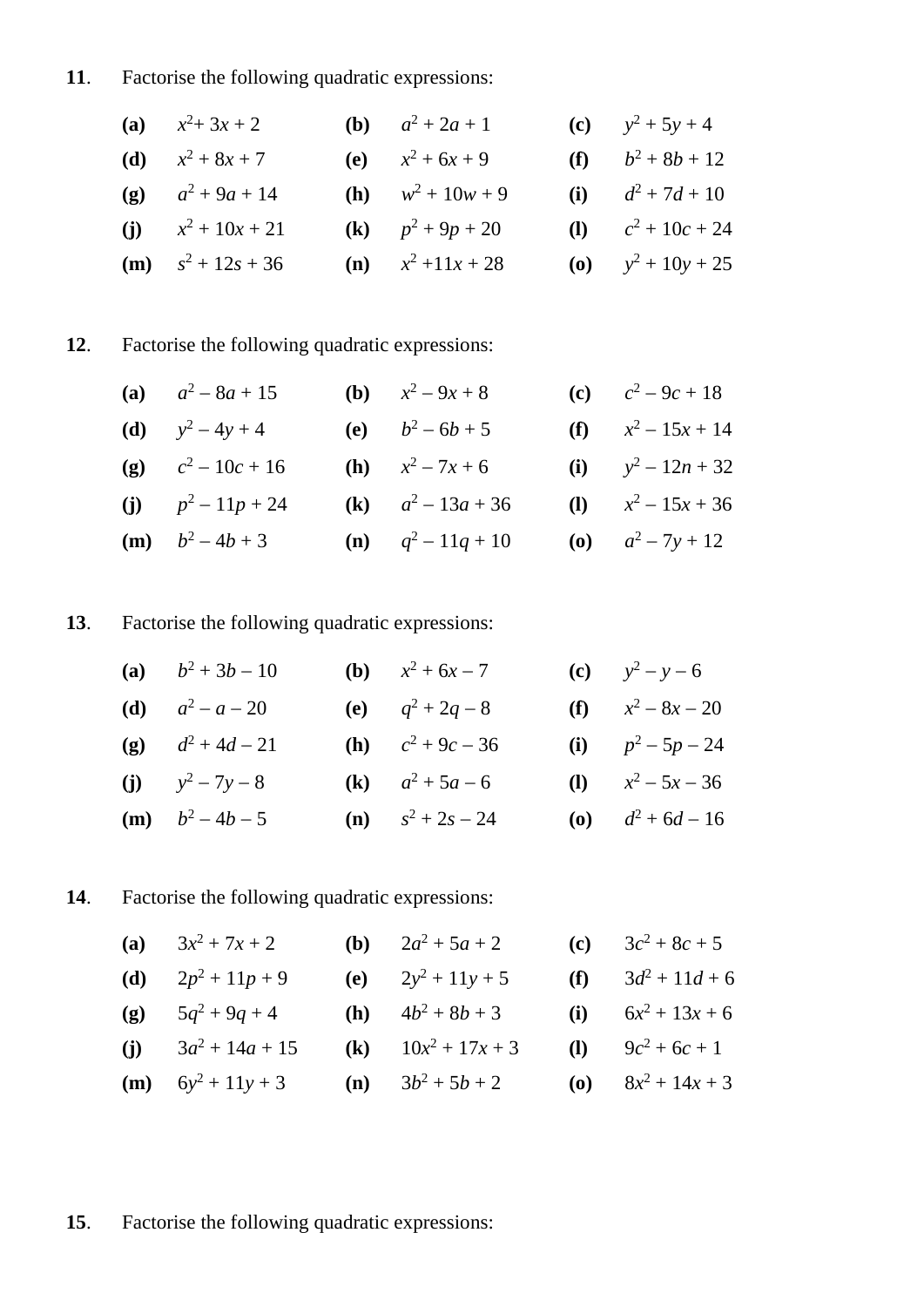| (a) $2x^2 - 7x + 3$            | ( <b>b</b> ) $2a^2 - 5a + 3$   | (c) $5p^2 - 17p + 6$           |
|--------------------------------|--------------------------------|--------------------------------|
| ( <b>d</b> ) $5b^2 - 7b + 2$   | (e) $6x^2 - 7x + 2$            | (f) $4y^2 - 11y + 6$           |
| (g) $7c^2 - 29c + 4$           | ( <b>h</b> ) $4m^2 - 9m + 2$   | (i) $16a^2 - 10a + 1$          |
| (j) $8y^2 - 22y + 5$           | (k) $3p^2 - 37p + 12$          | (1) $4x^2 - 25x + 6$           |
| ( <b>m</b> ) $15a^2 - 16a + 4$ | ( <b>n</b> ) $24c^2 - 22c + 3$ | ( <b>o</b> ) $6b^2 - 35b + 36$ |

# . Factorise the following quadratic expressions:

| (a) | $3x^2 - 2x - 1$   | (b)            | $2a^2 - a - 3$     | (c)                                      | $4p^2 - p - 3$    |
|-----|-------------------|----------------|--------------------|------------------------------------------|-------------------|
| (d) | $2c^2 + 7c - 4$   | (e)            | $6y^2 - 11y - 2$   | (f)                                      | $3w^2 + 10w - 8$  |
| (g) | $3m^2 + 2m - 5$   | <b>(h)</b>     | $4q^2 + 5q - 6$    | (i)                                      | $6b^2 + 7b - 20$  |
| (j) | $4t^2-4t-3$       | (k)            | $12z^2 + 16z - 3$  | <b>(I)</b>                               | $4d^2 - 4d - 15$  |
| (m) | $7s^2 - 27s - 4$  | (n)            | $15x^2 + 16x - 15$ | $\boldsymbol{\left( \mathbf{0} \right)}$ | $36v^2 + v - 2$   |
| (p) | $3v^2 + 10v + 7$  | (q)            | $2l^2 - 11l + 5$   | (r)                                      | $12m^2 - 31m + 7$ |
| (s) | $3n^2-19y+28$     | (t)            | $4b^2 - 20b + 25$  | (u)                                      | $9c^2 + 18c + 8$  |
| (v) | $3q^2 + 14q - 5$  | $(\mathbf{w})$ | $6a^2 + a - 12$    | $(\mathbf{x})$                           | $8b^2-2b-15$      |
| (y) | $12m^2 - 8m - 15$ | $(\mathbf{z})$ | $2n^2 - n - 28$    |                                          |                   |

# . Fully factorise these expressions:

| (a) $3x^2-3$                                                                            | ( <b>b</b> ) $2p^2 + 12p + 10$ ( <b>c</b> ) $9x^2 - 36$ |  |
|-----------------------------------------------------------------------------------------|---------------------------------------------------------|--|
| (d) $5x^2 + 25x + 30$ (e) $ax^2 + 5ax + 6a$ (f) $3y^2 - 12y - 15$                       |                                                         |  |
| (g) $15c^2 + 27c + 12$ (h) $16b^2 + 28b + 6$ (i) $9q^2 + 33q + 18$                      |                                                         |  |
| (j) $10s^2 - 35s + 15$ (k) $8m^2 - 20m + 12$ (l) $8a^2 - 36a + 36$                      |                                                         |  |
| ( <b>m</b> ) $4t^2 + 2t - 56$ ( <b>n</b> ) $90d^2 - 60d - 80$ ( <b>o</b> ) $400x^2 - 4$ |                                                         |  |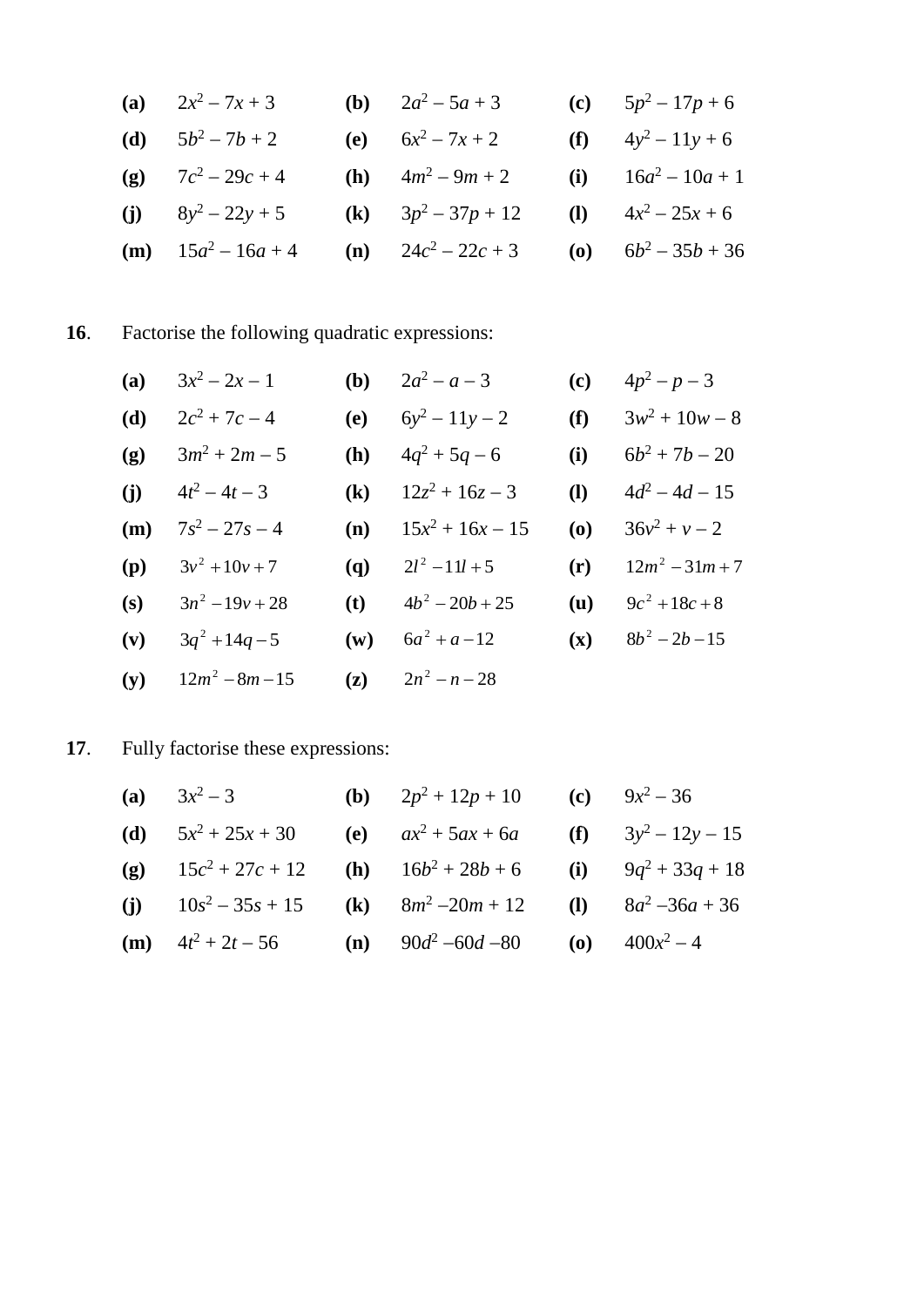#### **2.3 COMPLETING THE SQUARE**

**1.** Write the following in the form  $(x + a)^2 + b$  and write down the minimum value of each one.

|  | (a) $x^2 + 4x$ (b) $x^2 + 10x$ (c) $x^2 + 7x$ (d) $x^2 + 9x$ |  |  |
|--|--------------------------------------------------------------|--|--|
|  | (e) $x^2 - 6x$ (f) $x^2 - 8x$ (g) $x^2 - 5x$ (h) $x^2 - 11x$ |  |  |

**2.** Write the following in the form  $(x + a)^2 + b$  and write down the minimum value of each one.

| (a) $x^2 + 2x + 7$ (b) $x^2 + 6x + 2$ (c) $x^2 + 8x + 9$      |  |  |
|---------------------------------------------------------------|--|--|
| (d) $x^2 + 10x + 27$ (e) $x^2 + 4x - 8$ (f) $x^2 + 16x - 3$   |  |  |
| (g) $x^2 - 6x + 11$ (h) $x^2 - 2x + 5$ (i) $x^2 - 8x + 8$     |  |  |
| (j) $x^2 - 14x - 15$ (k) $x^2 - 12x + 21$ (l) $x^2 - 20x - 6$ |  |  |

- **3.** Write the following in the form  $(x + a)^2 + b$  and write down the maximum value of each one.
	- (a)  $4 + 2x x^2$  (b)  $7 + 4x x^2$  (c)  $3 6x x^2$
	- **(d)**  $10-10x-x^2$  **(e)**  $14+3x-x^2$  **(f)**  $5-7x-x^2$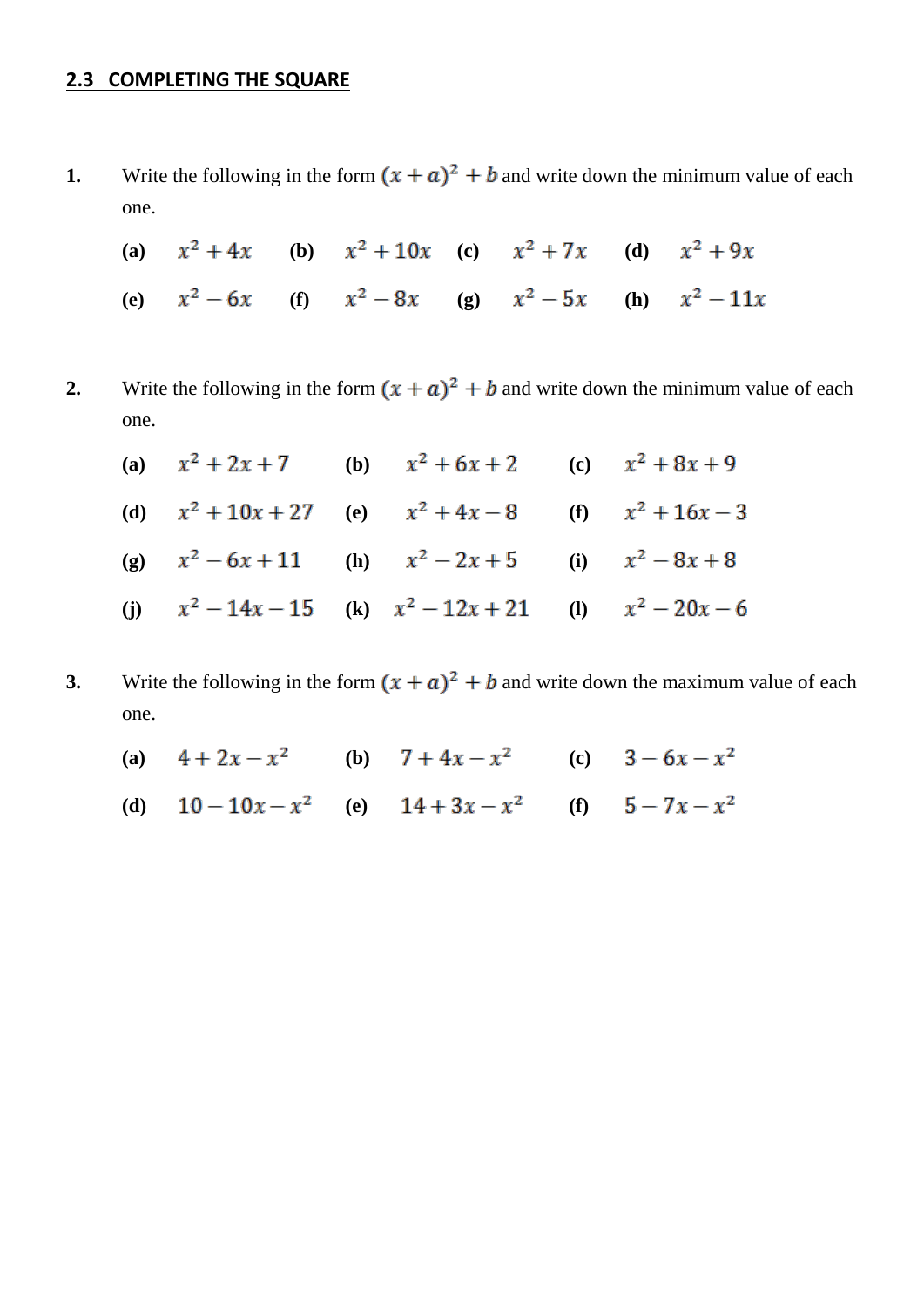#### **.1 WORKING with PERCENTAGES**

#### **Use reverse percentages to calculate an original quantity.**

**1.** These amounts have been reduced by 15%. What was the original amount?

| (a) | £85                   |              | ( <b>b</b> ) $212.5 \text{ mm}$ | (c) | £63.75                |
|-----|-----------------------|--------------|---------------------------------|-----|-----------------------|
|     | (d) $25.5$ litres     |              | (e) $357$ miles                 | (f) | $435.2 \text{ m}$     |
|     | (g) $1275 \text{ km}$ |              | ( <b>h</b> ) £4462.50           | (i) | $10\,200 \text{ m}$   |
| (j) | $605.2$ cm            | $\mathbf{k}$ | £658.75                         |     | (1) $76.5 \text{ kg}$ |

**2.** These amounts have been increased by 22%. What was the original amount?

| (a) | £26.84                  | ( <b>b</b> ) | £54.90              | (c)          | £87.84            |
|-----|-------------------------|--------------|---------------------|--------------|-------------------|
|     | ( <b>d</b> ) $103.7$ ml |              | (e) $\pounds 21.35$ |              | $(f)$ 122 cm      |
|     | (g) $3111 \text{ m}$    |              | $(h)$ 10 370 km     | (i)          | $68.32 \text{ m}$ |
| (j) | £13664                  |              | $(k)$ 118.95 litres | ( <b>l</b> ) | £7564             |

**3.** A shop is having a sale. There is '20% OFF'. Calculate the original cost of these items.

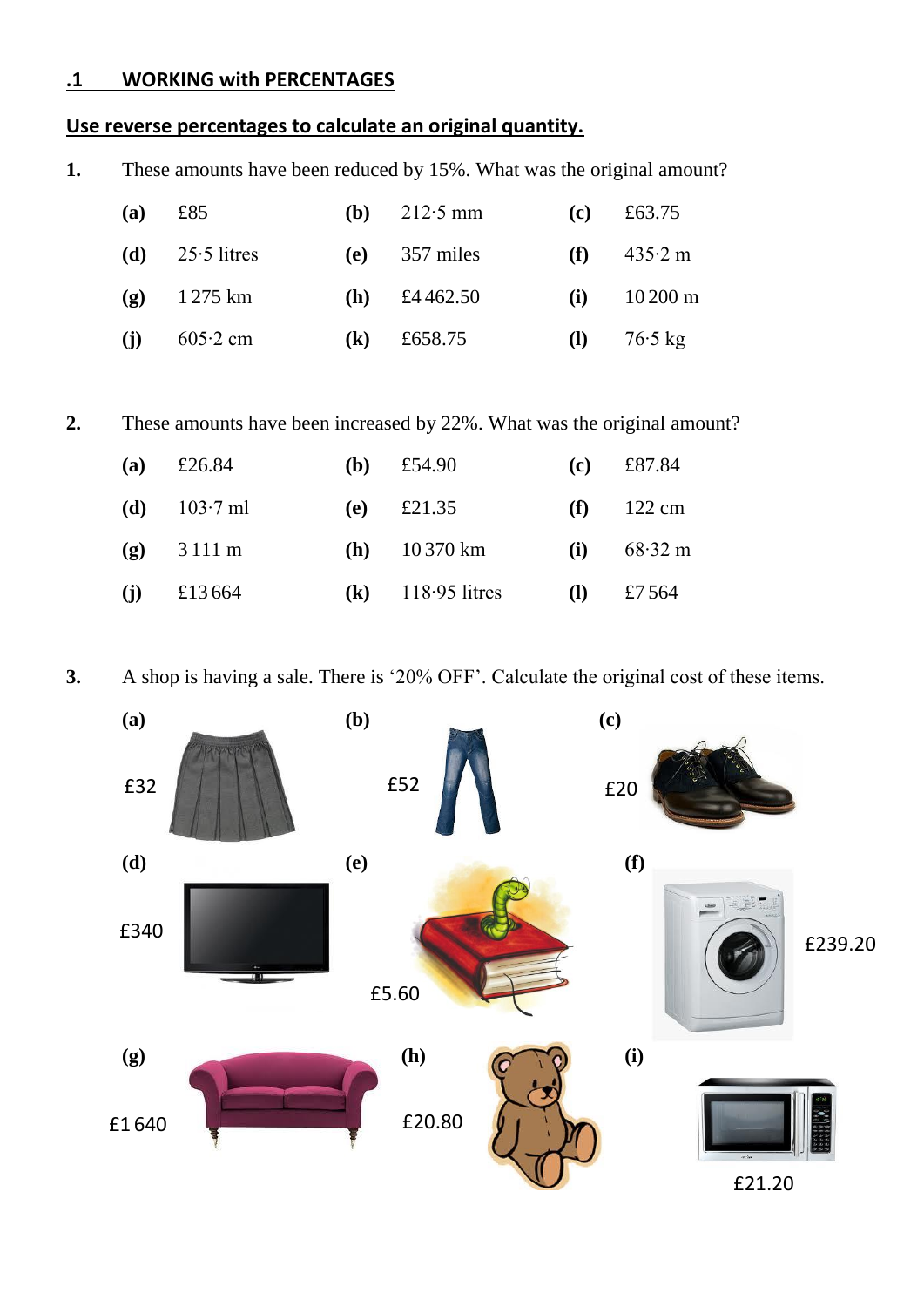**4.** A company gave their workers a 7% wage rise. Calculate how much each of these people were earning **each year before** the increase.

| (a) | Irene   | £13 375 per year       | (b)        | Billy  | £19324.20 per year  |
|-----|---------|------------------------|------------|--------|---------------------|
| (c) | Peter   | £26322 per year        | (d)        | Isobel | £40 060.80 per year |
| (e) | Stewart | £481.50 per week $(f)$ |            | Jackie | £1820 per month     |
| (g) | Alan    | £75 per week           | <b>(h)</b> | Anne   | £1 200 per month    |

#### **EXAM QUESTIONS**

- **1.** A gym's membership has increased by 17% over the past year. It now has 585 members. How many members did it have a year ago?
- **2.** The number of school pupils not wearing school uniform has decreased by 72% since the start of last year. There are now 42 pupils not wearing school uniform.

How many pupils were not wearing school uniform at the start of last year?

- **3.** My house has increased in value by 15% in the last two years. It is now worth £230 000. How much was it worth 2 years ago?
- **4.** I bought a new car in September of last year. By this September the car had depreciated by 20% and was now worth £9600. How much did I pay for the car last September?
- **5.** Jane bought a painting in an auction. Unfortunately the painting depreciated in value by 7% and is now worth £4185.

How much was the painting worth when it was bought?

**6.** An antique chair has increased in value by 34% since it was bought. It is now worth £3 484.

What was it worth when it was bought?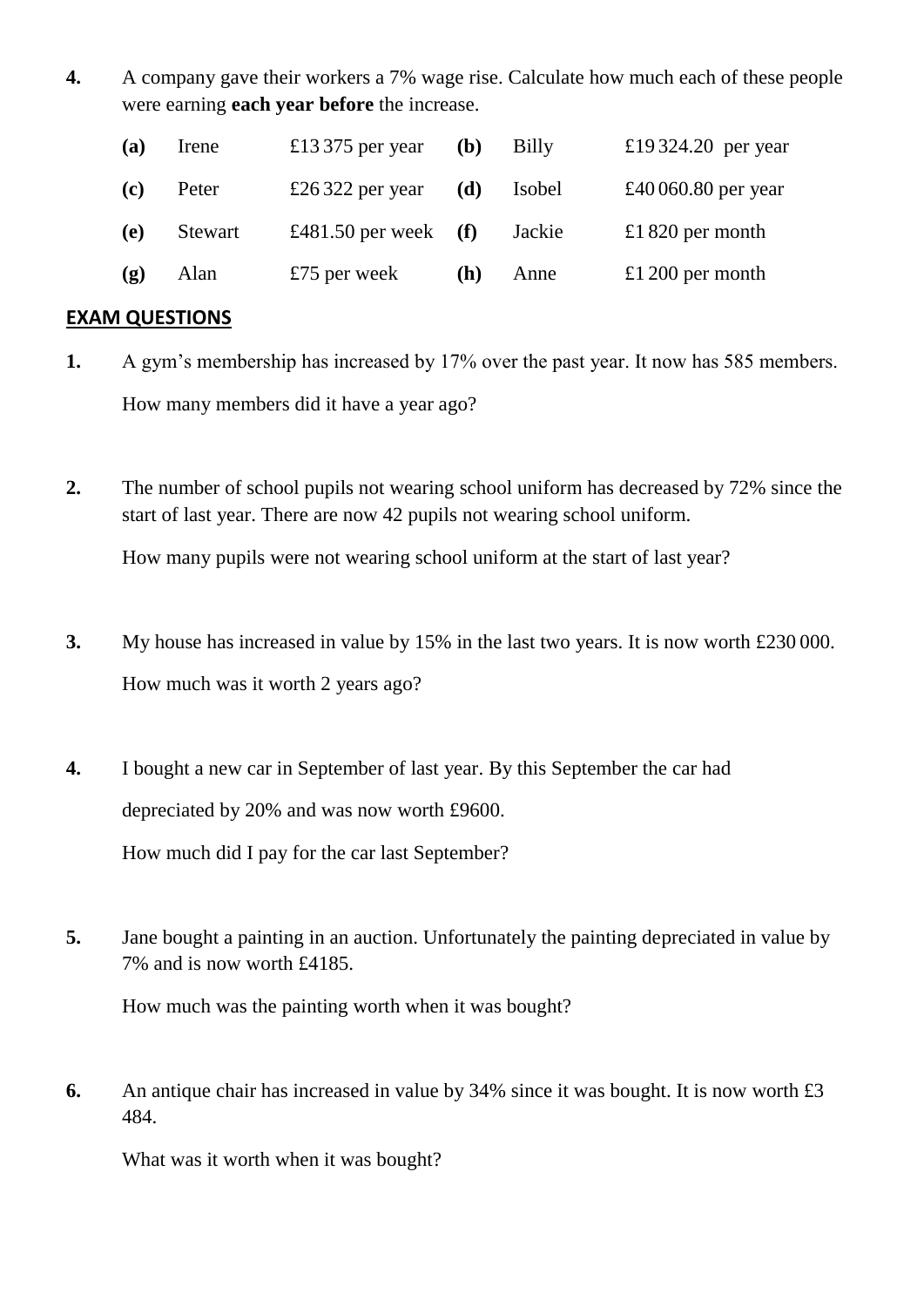#### **APPRECIATION and DEPRECIATION**

- **1**. For each of the investments below, calculate
	- **(i)** the amount due at the end of the term
	- **(ii)** the total interest

|            | <b>Bank/Building Society</b> | <b>Amount</b><br>Invested $(\pounds)$ | <b>Rate of interest</b><br>(per year) | Number of<br><b>Years</b> |
|------------|------------------------------|---------------------------------------|---------------------------------------|---------------------------|
| <b>(a)</b> | <b>Hamilton Bank</b>         | 2000                                  | 8 %                                   | $\overline{2}$            |
| (b)        | <b>Allied Friendly</b>       | 5000                                  | 6 %                                   | $\overline{3}$            |
| (c)        | Northern Hill                | 4800                                  | 7 %                                   | $\overline{2}$            |
| (d)        | <b>Highland Bank</b>         | 3500                                  | $7.5\%$                               | 3                         |
| (e)        | <b>Church National</b>       | 1600                                  | $5.5\%$                               | $\overline{4}$            |
| (f)        | Southern Rock                | 1750                                  | 11 %                                  | 3                         |
| (g)        | <b>London Savings Bank</b>   | 20 000                                | 6%                                    | 3                         |
| (h)        | Bath & Eastern               | 18 000                                | 8.5%                                  | $\overline{2}$            |
| (i)        | Royal Bank of Britain        | 50 000                                | 9%                                    | 3                         |
| (j)        | Bingford & Bradley           | 400                                   | 4.8%                                  | $\overline{2}$            |

**2**. At the beginning of the year, Mr. Bradford borrows £5000 from the bank. The rate of compound interest is 8%. He agrees to pay back £108 per month.

Calculate how much he still owes at the end of the second year.

- **3**. The Smiths buy a house for £60,000. If it appreciates in value at the rate of 9% per year, how much will it be worth in 5 years time?
- **4**. Amanda wins some money and decides to spend £200 on some jewellery. If it appreciates at the rate of 2% per year, how much will the jewellery be worth 3 years from now?
- **5**. In 1990 the world population was estimated to be 5300 million, and was increasing at the rate of 1∙7% per annum.

What will the population be in the year 2000? (answer to 2 significant figures)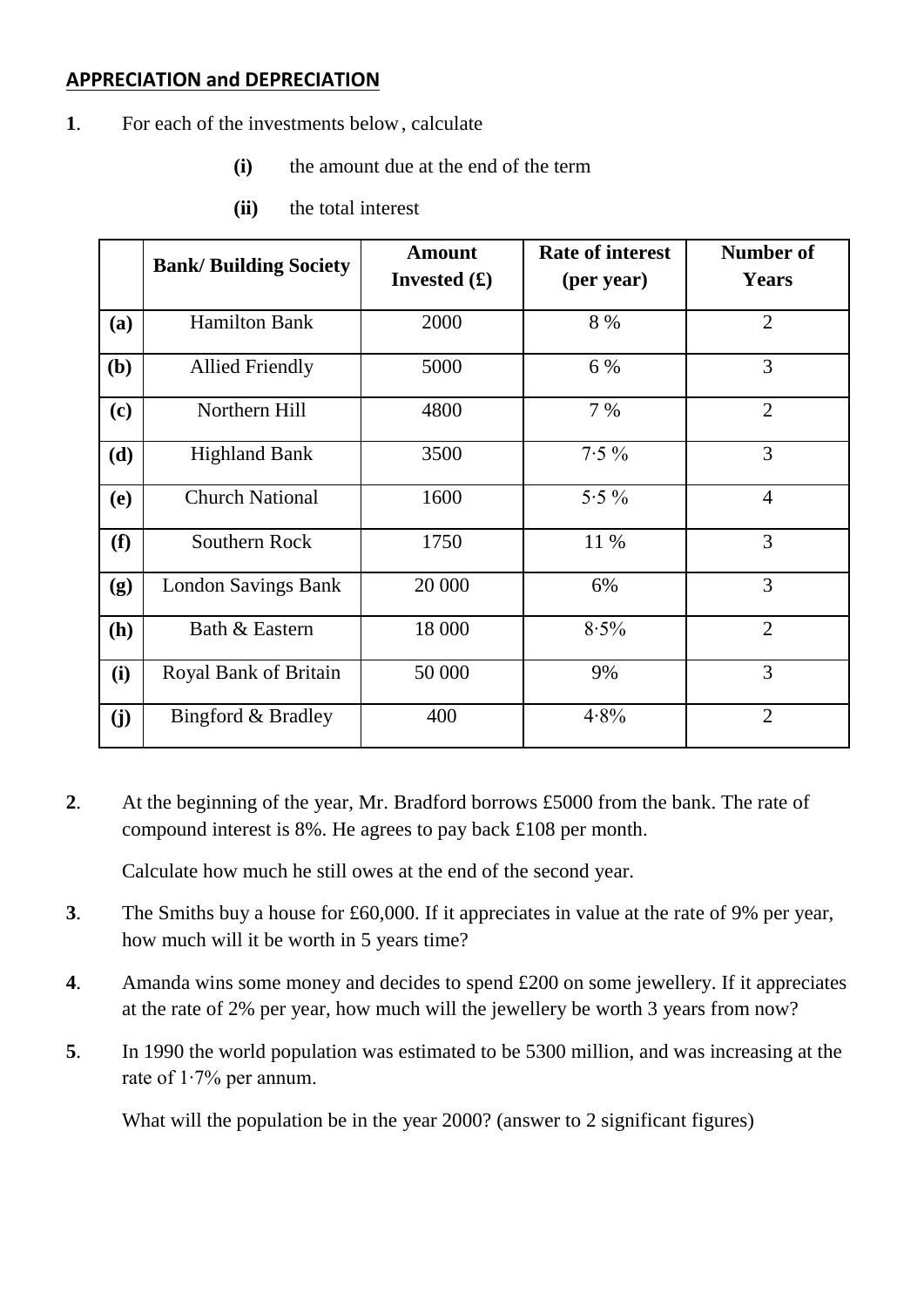- **6**. Peter buys a car for £3000. If it depreciates at the rate of 20% per annum, how much will he be able to sell it for in 3 years time?
- **7**. Brian buys a new car costing £12600. It depreciates in value by 30% in the first year and by 20% each year after that.

How much will he be able to trade it in for in 3 years time

- **8**. Each year a factory's machinery depreciates by 25% of its value at the beginning of the year. The initial value of the machinery was £360 000.
	- **(a)** What was the value of the machinery after 1 year
	- **(b)** The machinery was to be scrapped at the end of the year when its value fell below half its original value. After how many years should the machinery be scrapped?

#### **EXAM QUESTIONS**

**1.** Joseph invests £4500 in a bank that pays 6∙4% interest per annum.

If Joseph does not touch the money in the bank, how much interest will he have gained after 3 years?

Give your answer to the nearest penny.

**2.** Jane bought a painting in an auction for £32 250.

Unfortunately the painting depreciated in value by 7% each year.

Calculate how much the painting was worth after 2 years.

Give your answer to 3 significant figures.

#### **3. Non calculator**

Last year (2008) a company made a profit of £1 000 000. This year (2009) it expects to increase its profit by 20% and by 2010 to have increased it by a further 25%.

Calculate the profit the company expects to make in 2010.

**4**. A patient in hospital is given 200mg of a drug at 0900. 12% of the amount of the drug at the beginning of each hour is lost, through natural body processes, by the end of that hour.

How many mg of the drug will be **lost** by 1200?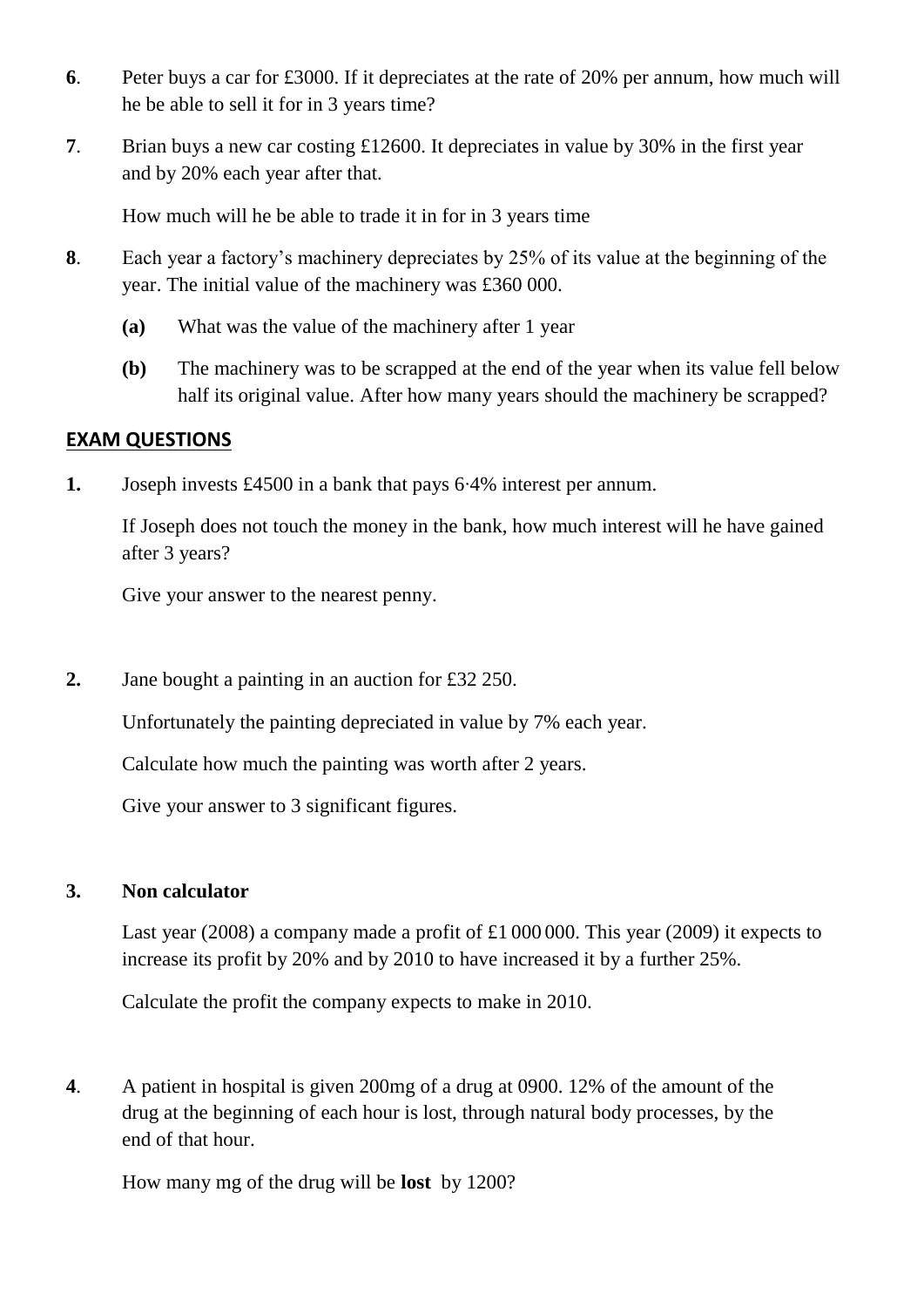**5.** Holly buys an antique watch costing £1200. The watch appreciates in value by 3·7% per annum.

How much will the watch be worth in 4 years time?

Give your answer to the nearest pound.

- **6.** A local council recycles 28 000 tonnes of glass each year. After a publicity campaign they expect to increase the amount of glass recycled by 12% each year.
	- **(a)** How much glass do they expect to recycle in 3 years time? Give your answer correct to **3 significant figures**.
	- **(b)** The council aim to double the amount of glass recycled in 6 years. If this rate is maintained, will the council meet their target? Give a reason for your answer.

#### **7. Non calculator**

Arthur's new car cost him £15 000. The value of it will depreciate by 20% each year.

How much will Arthur's car be worth when he trades it in for a new one in 2 years time?

- **8.** Barry bought a house last year costing £115 000. This year it is valued at £110 400.
	- **(a)** Calculate the percentage decrease in the value of the house.
	- **(b)** If the value of the house continues to decrease at this rate what will the house be worth in a further 3 years time?

Give your answer to 3 significant figures.

- **9.** Marcus invested £3000 in a bank which paid 2⋅5% interest per year.
	- **(a)** Calculate how much money Marcus would have in his account after 3 years.
	- **(b)** How long would it take for Marcus' money to increase by 12%?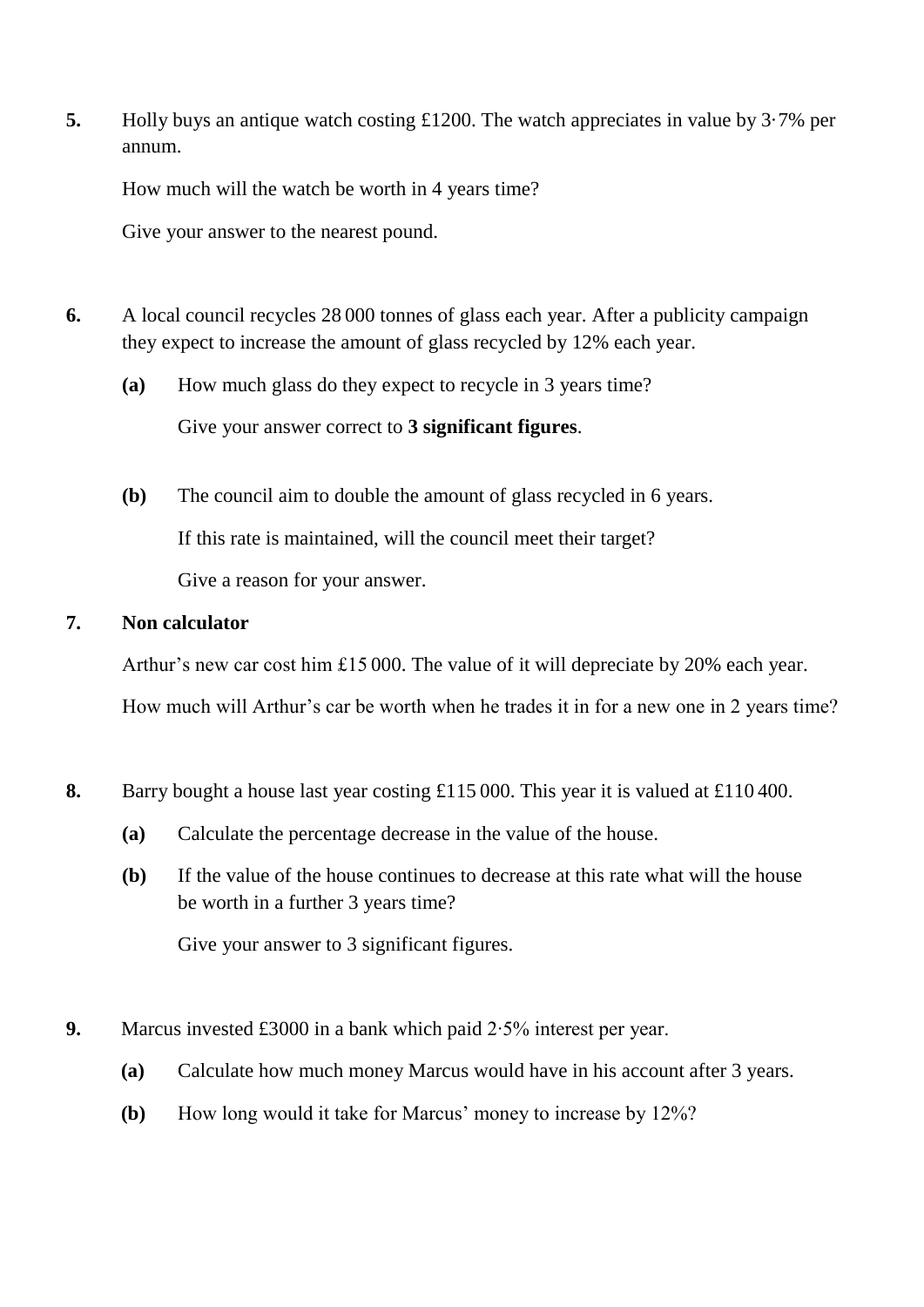**10.** In 2007 a company made a profit of £45 000. Over the next three years its profit dropped by 3% each year due to increased manufacturing costs.

Calculate, correct to 3 significant figures, the company's profit in 2010.

**11.** The value of an industrial machine is expected to decrease each year by 142% of its value at the beginning of the year.

If it was valued at £15500 at the **beginning** of 2011, what will its expected value be at the **end** of 2013? **Give your answer correct to the nearest pound**.

**12.** The membership of the 'Watch your Weight' slimming club is 40 000 and is increasing at the rate of 4% per month.

The membership of 'World of Slimming' is 70 000 but is decreasing at the rate of 9% per month.

- **(a)** Calculate the membership of the 'Watch your Weight' club after 3 months, giving your answer correct to 4 significant figures.
- **(b)** How many months will it take for the membership of the 'Watch your Weight' club to be more than the 'World of Slimming'?
- **13.** A woman had a Body Mass Index (BMI) of 30. After following a healthy eating plan she managed to reduce her BMI to 27∙6 in 1 month.
	- **(a)** Calculate the percentage reduction in her BMI.
	- **(b)** If she managed to continue to reduce her BMI by the same percentage in each of the next 3 months, what was her BMI then? Give your answer correct to 3 significant figures.
- **14.** The value of an antique chair increased in value by 12½ % each year.

The chair was bought for £4800. What was its value at the end of 3 years?

#### **15. Non Calculator**

Charlene's house is valued at £120 000 and is expected to appreciate at the rate of 10% per annum for the next three years.

If this happens, what will the house be valued at in three years time?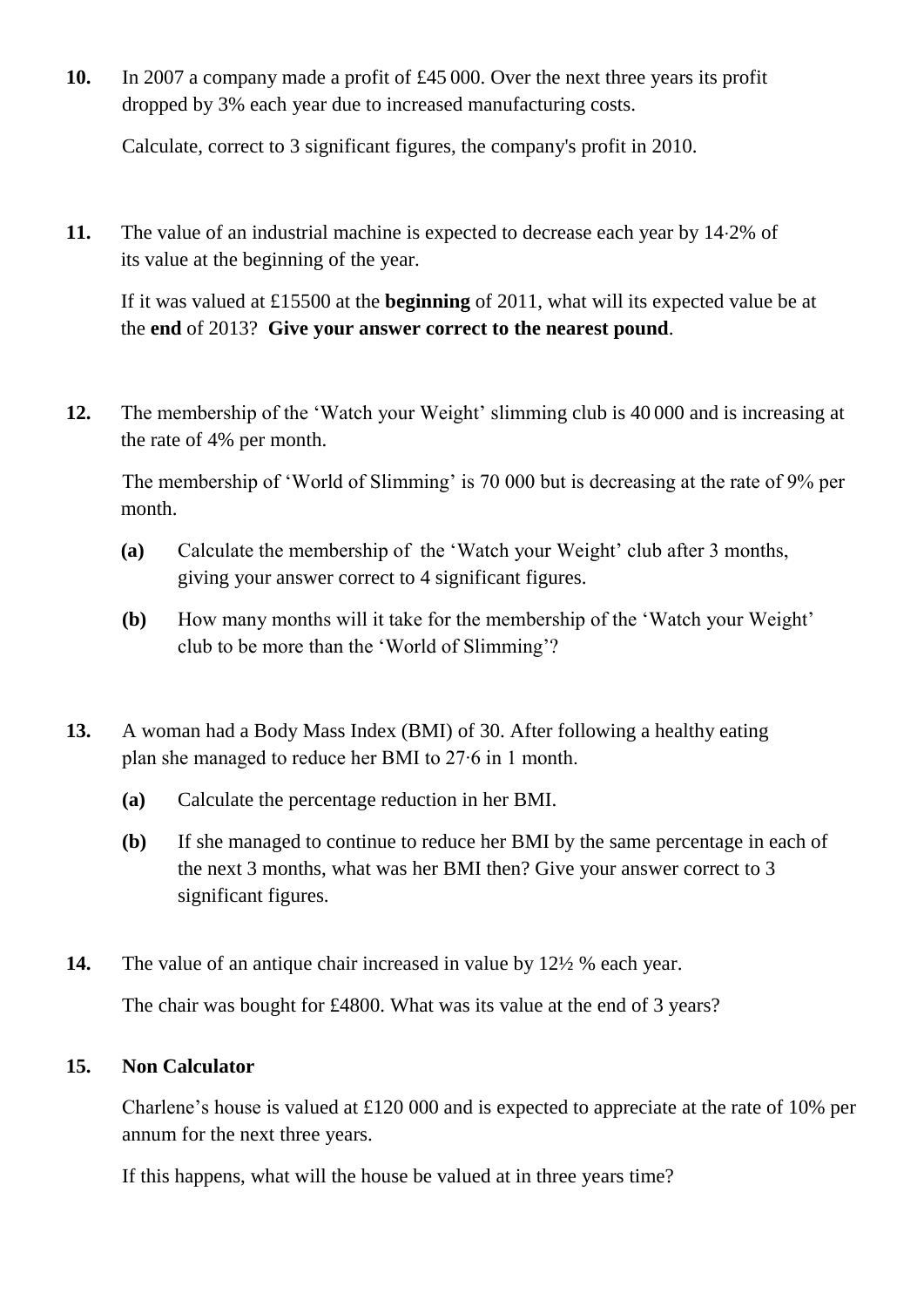**16.** Three years ago I bought a new car which cost £10 500. An offer from the garage at the time stated:

"Keep the car for 3 years, return it to us and we will refund half the original cost"

The car depreciated in value by 20% during the first year and by 15% in subsequent years.

By calculating the value of the car after 3 years decide whether the garage's offer, in this case, was a good one or not. Give a reason for your answer.

- **17.** A piece of jewellery was bought for £2580 two years ago. Its present value is 65% of its original price.
	- **(a)** What is its present day value?

An expert estimates that it will increase in value at a rate of 12% per annum over the next few years.

- **(b)** How many years will it take for the jewellery to regain its original value?
- **18.** Bill invested £10 000 in the Dodgy Building Society but his money lost 5% per annum over the first 2 years.

At the end of this time he decided to move his money to the Goody Building Society which guaranteed that his money would gain 6% per annum over the next 2 years.

How much did Bill gain or lose over the four years?

**19.** Chocolate fountains have become very popular at parties.

It takes a minimum of 900g of melted chocolate to operate a fountain properly.

On one occasion 2kg of melted chocolate was added to the fountain.

23% of the remaining chocolate was used every 20 minutes.

Was there still enough chocolate left to operate the fountain properly one hour later?

You must show all working and give a reason for your answer.

**20.** In 2008 the Portable Phone Company announced that their profits were £850 000. In the next 3 years their profits increased by 42% each year. How much profit did the company make in 2011? **Give your answer to the nearest thousand.**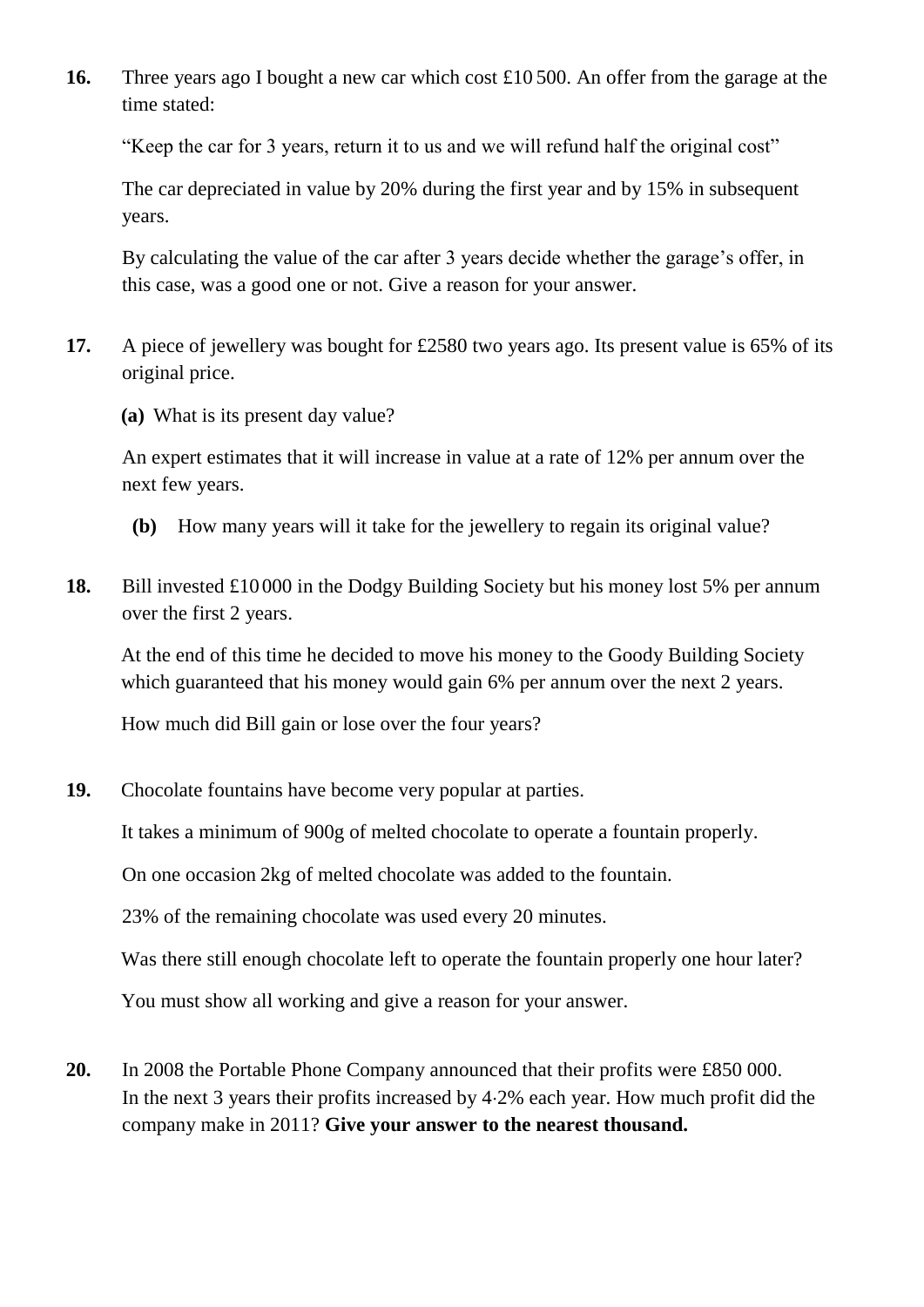### **2.1 ALGEBRAIC EXPRESSIONS with BRACKETS**

| 1. | (a)        | $3x - 15$        | (b)        | $5y + 35$                  | (c)                                      | $8a + 48$          | (d)                                      | $18 + 6t$        |
|----|------------|------------------|------------|----------------------------|------------------------------------------|--------------------|------------------------------------------|------------------|
|    | <b>(e)</b> | $x^2+9x$         | (f)        | $3y - y^2$                 | (g)                                      | $b^2 - 4b$         | (h)                                      | $5p + p^2$       |
|    | (i)        | $ab + ac$        | (j)        | $x^2 - xy$                 | $\left( \mathbf{k}\right)$               | $pq-pr$            | ( <b>l</b> )                             | $a^2 + ax$       |
| 2. | (a)        | $8a+20$          | <b>(b)</b> | $21y - 28$                 | (c)                                      | $24x + 22$         | (d)                                      | $36c - 63$       |
|    | (e)        | $2a^2 + 6a$      | (f)        | $5x^2 - 40x$               | <b>(g)</b>                               | $30y - 10y^2$      | (h)                                      | $3t^2 + 18t$     |
|    | (i)        | $6x^2 - 27x$     | (j)        | $14y - 10y^2$              | $\left( \mathbf{k}\right)$               | $12b^2 - 32b$      | $\mathbf{I}$                             | $25x^2 + 20x$    |
| 3. | (a)        | $11a - 3$        | <b>(b)</b> | $7x + 6$                   | (c)                                      | $8b + 7$           | (d)                                      | $8h + 3$         |
|    | <b>(e)</b> | $15 - 9x$        | (f)        | $6c - 5$                   | <b>(g)</b>                               | $-2t + 6$          | <b>(h)</b>                               | $p^2-2pq$        |
|    | (i)        | $-3 - 21c$       | (j)        | $13 + 4x$                  | $\left( \mathbf{k}\right)$               | $13a - 9$          | ( <b>l</b> )                             | $19 - 4x$        |
|    | (m)        | $-4 + 15y$       | (n)        | $b+2$                      | $\boldsymbol{\left( \mathbf{0}\right) }$ | $-13 - 15x$        | (p)                                      | $-4x + 20$       |
|    |            |                  | <b>(q)</b> | $-7c + 5$                  | (r)                                      | $31 - 10a$         |                                          |                  |
| 4. | (a)        | $x^2 + 5x + 6$   |            | <b>(b)</b>                 |                                          | $y^2 + 7y + 10$    | (c)                                      | $a^2 + 10a + 24$ |
|    | (d)        | $b^2 + 7b + 12$  |            | <b>(e)</b>                 |                                          | $x^2 + 14x + 45$   | (f)                                      | $s^2 + 11s + 24$ |
|    | (g)        | $y^2 + 11y + 28$ |            | <b>(h)</b>                 | $b^2 + 6b + 9$                           |                    | (i)                                      | $c^2 + 13c + 42$ |
|    | (j)        | $a^2 + 12a + 32$ |            | $\left( \mathbf{k}\right)$ |                                          | $y^2 + 6y + 8$     | $\mathbf{I}$                             | $x^2 + 17x + 72$ |
|    | (m)        | $p^2 + 19p + 84$ |            | (n)                        |                                          | $c^2 + 11c + 30$   | $\boldsymbol{\left( \mathbf{0} \right)}$ | $t^2+16t+63$     |
|    | (p)        | $x^2 + 13x + 36$ |            | <b>(q)</b>                 |                                          | $y^2 + 17y + 60$   | (r)                                      | $a^2 + 20a + 19$ |
| 5. | (a)        | $x^2 - 6x + 5$   |            | (b)                        | $c^2 - 6c + 8$                           |                    | (c)                                      | $y^2 - 10y + 21$ |
|    | (d)        | $b^2 - 14b + 48$ |            | <b>(e)</b>                 |                                          | $x^2 - 7x + 10$    | (f)                                      | $s^2 - 13s + 40$ |
|    | (g)        | $y^2 - 11y + 18$ |            | (h)                        |                                          | $a^2 - 8a + 16$    | (i)                                      | $t^2-9t+18$      |
|    | (j)        | $x^2-11x+30$     |            | $\left( \mathbf{k}\right)$ |                                          | $b^2 - 8b + 15$    | $\mathbf{I}$                             | $c^2 - 14c + 40$ |
|    | (m)        | $a^2 - 12a + 27$ |            | (n)                        |                                          | $y^2 - 15y + 56$   | $\boldsymbol{\left( \mathbf{0}\right) }$ | $x^2 - 15x + 36$ |
|    | (p)        | $s^2 - 11s + 28$ |            | <b>(q)</b>                 |                                          | $d^2-16d+15$       | (r)                                      | $b^2 - 11b + 10$ |
|    |            |                  |            |                            |                                          |                    |                                          |                  |
| 6. | (a)        | $x^2 + 4x - 5$   |            | (b)                        |                                          | $a^2 - 4a - 21$    | (c)                                      | $t^2 - t - 20$   |
|    | (d)        | $y^2 + 4y - 32$  |            | <b>(e)</b>                 |                                          | $c^2$ – 5 $c$ – 14 | (f)                                      | $x^2 - 5x - 6$   |
|    | (g)        | $b^2 + 7b - 18$  |            | (h)                        |                                          | $p^2-8p-20$        | (i)                                      | $y^2 - y - 56$   |

**(g)**  $b^2 + 7b - 18$  **(h)**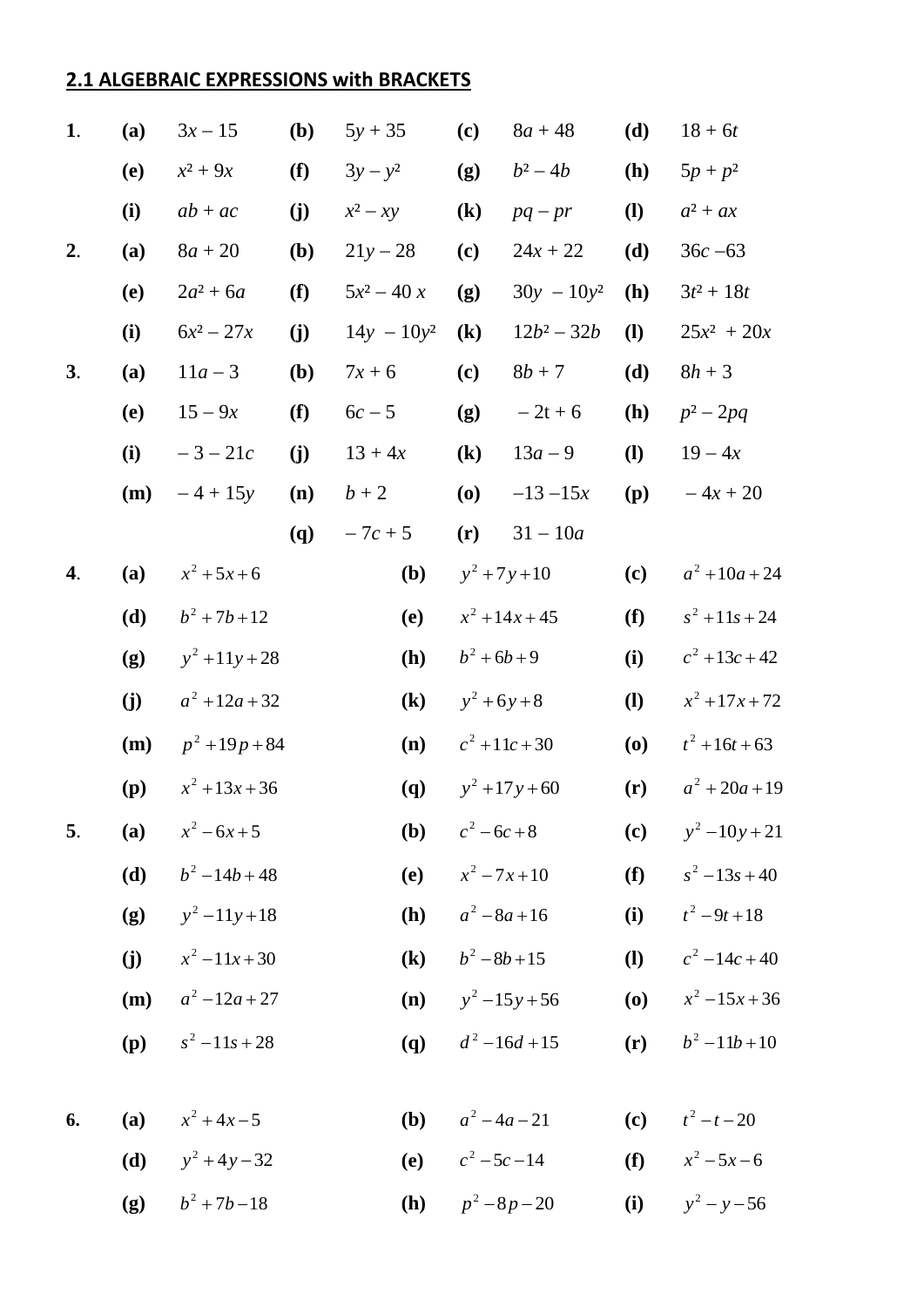| (j)        | $z^2 - 2z - 24$                                                                                                                                                            |                                                                                                                                                                         | $x^2-1$<br>$\left( \mathbf{k}\right)$                                                                                                                                                                                  |                                                                                                                                         | ( <b>l</b> )                | $a^2 - 13a - 30$                                                                                                                                                                                                                                                                                                                                                                                                                                                                             |
|------------|----------------------------------------------------------------------------------------------------------------------------------------------------------------------------|-------------------------------------------------------------------------------------------------------------------------------------------------------------------------|------------------------------------------------------------------------------------------------------------------------------------------------------------------------------------------------------------------------|-----------------------------------------------------------------------------------------------------------------------------------------|-----------------------------|----------------------------------------------------------------------------------------------------------------------------------------------------------------------------------------------------------------------------------------------------------------------------------------------------------------------------------------------------------------------------------------------------------------------------------------------------------------------------------------------|
| (m)        | $c^2 - 9$                                                                                                                                                                  |                                                                                                                                                                         |                                                                                                                                                                                                                        |                                                                                                                                         |                             | ( <b>o</b> ) $b^2 + 5b - 50$                                                                                                                                                                                                                                                                                                                                                                                                                                                                 |
| (a)        | $x^2 + 6x + 9$                                                                                                                                                             | <b>(b)</b>                                                                                                                                                              | $w^2 - 4w + 4$                                                                                                                                                                                                         | (c)                                                                                                                                     |                             | $a^2 - 10a + 25$                                                                                                                                                                                                                                                                                                                                                                                                                                                                             |
| (d)        | $c^2 + 16c + 64$                                                                                                                                                           | <b>(e)</b>                                                                                                                                                              | $y^2 - 8y + 16$                                                                                                                                                                                                        | (f)                                                                                                                                     |                             | $a^2 + 12a + 36$                                                                                                                                                                                                                                                                                                                                                                                                                                                                             |
| (g)        | $b^2 + 2b + 1$                                                                                                                                                             | (h)                                                                                                                                                                     | $s^2$ + 14s + 49                                                                                                                                                                                                       | (i)                                                                                                                                     |                             | $b^2 - 18b + 81$                                                                                                                                                                                                                                                                                                                                                                                                                                                                             |
| (j)        | $x^2-20x+100$                                                                                                                                                              | $\left( \mathbf{k}\right)$                                                                                                                                              | $c^2 - 2c + 1$                                                                                                                                                                                                         | ( <b>l</b> )                                                                                                                            | $y^2 - 6y + 9$              |                                                                                                                                                                                                                                                                                                                                                                                                                                                                                              |
| (m)        | $4x^2-4x+1$                                                                                                                                                                | (n)                                                                                                                                                                     | $25y^2 + 20y + 4$                                                                                                                                                                                                      | <b>(0)</b>                                                                                                                              |                             | $9x^2 + 24x + 16$                                                                                                                                                                                                                                                                                                                                                                                                                                                                            |
| (p)        | $16b^2 - 40b + 25$                                                                                                                                                         |                                                                                                                                                                         |                                                                                                                                                                                                                        |                                                                                                                                         |                             |                                                                                                                                                                                                                                                                                                                                                                                                                                                                                              |
| (a)        | $ac + bc + ad + bd$                                                                                                                                                        | <b>(b)</b>                                                                                                                                                              | $6 + 3x + 2y + xy$                                                                                                                                                                                                     | (c)                                                                                                                                     |                             | $ab + 4b + 5a + 20$                                                                                                                                                                                                                                                                                                                                                                                                                                                                          |
| (d)        | $pr - qr - ps + qs$                                                                                                                                                        | <b>(e)</b>                                                                                                                                                              | $7 - 7a - b + ab$                                                                                                                                                                                                      | (f)                                                                                                                                     |                             | $cd - 6d + 8c - 48$                                                                                                                                                                                                                                                                                                                                                                                                                                                                          |
| (a)        | $x^3 + x^2 - x$                                                                                                                                                            | (b)                                                                                                                                                                     | $6x^2-9x+15$                                                                                                                                                                                                           |                                                                                                                                         |                             | $3x^3 - 5x^2 + 8x$                                                                                                                                                                                                                                                                                                                                                                                                                                                                           |
| (d)        | $2x^3 + 4x^2 + 6x$                                                                                                                                                         | <b>(e)</b>                                                                                                                                                              | $-5x^2 + 40x - 10$                                                                                                                                                                                                     | (f)                                                                                                                                     |                             | $x^3 - 4x^2 - 7x$                                                                                                                                                                                                                                                                                                                                                                                                                                                                            |
| (a)        | $x^3 + 5x^2 + 7x + 2$                                                                                                                                                      |                                                                                                                                                                         | ( <b>b</b> )                                                                                                                                                                                                           |                                                                                                                                         |                             |                                                                                                                                                                                                                                                                                                                                                                                                                                                                                              |
| (c)        | $x^3 + 6x^2 + 9x + 4$                                                                                                                                                      |                                                                                                                                                                         | (d)                                                                                                                                                                                                                    |                                                                                                                                         |                             |                                                                                                                                                                                                                                                                                                                                                                                                                                                                                              |
| <b>(e)</b> |                                                                                                                                                                            |                                                                                                                                                                         | (f)                                                                                                                                                                                                                    |                                                                                                                                         |                             |                                                                                                                                                                                                                                                                                                                                                                                                                                                                                              |
| (g)        |                                                                                                                                                                            |                                                                                                                                                                         | <b>(h)</b>                                                                                                                                                                                                             |                                                                                                                                         |                             |                                                                                                                                                                                                                                                                                                                                                                                                                                                                                              |
|            |                                                                                                                                                                            |                                                                                                                                                                         |                                                                                                                                                                                                                        |                                                                                                                                         |                             |                                                                                                                                                                                                                                                                                                                                                                                                                                                                                              |
|            |                                                                                                                                                                            |                                                                                                                                                                         |                                                                                                                                                                                                                        |                                                                                                                                         |                             |                                                                                                                                                                                                                                                                                                                                                                                                                                                                                              |
|            |                                                                                                                                                                            |                                                                                                                                                                         |                                                                                                                                                                                                                        |                                                                                                                                         |                             |                                                                                                                                                                                                                                                                                                                                                                                                                                                                                              |
|            |                                                                                                                                                                            |                                                                                                                                                                         |                                                                                                                                                                                                                        |                                                                                                                                         |                             |                                                                                                                                                                                                                                                                                                                                                                                                                                                                                              |
|            |                                                                                                                                                                            |                                                                                                                                                                         |                                                                                                                                                                                                                        |                                                                                                                                         |                             |                                                                                                                                                                                                                                                                                                                                                                                                                                                                                              |
|            |                                                                                                                                                                            |                                                                                                                                                                         |                                                                                                                                                                                                                        |                                                                                                                                         |                             |                                                                                                                                                                                                                                                                                                                                                                                                                                                                                              |
|            |                                                                                                                                                                            |                                                                                                                                                                         |                                                                                                                                                                                                                        |                                                                                                                                         |                             |                                                                                                                                                                                                                                                                                                                                                                                                                                                                                              |
|            |                                                                                                                                                                            |                                                                                                                                                                         |                                                                                                                                                                                                                        |                                                                                                                                         |                             |                                                                                                                                                                                                                                                                                                                                                                                                                                                                                              |
|            |                                                                                                                                                                            |                                                                                                                                                                         |                                                                                                                                                                                                                        |                                                                                                                                         |                             |                                                                                                                                                                                                                                                                                                                                                                                                                                                                                              |
|            |                                                                                                                                                                            |                                                                                                                                                                         |                                                                                                                                                                                                                        |                                                                                                                                         |                             |                                                                                                                                                                                                                                                                                                                                                                                                                                                                                              |
|            |                                                                                                                                                                            |                                                                                                                                                                         |                                                                                                                                                                                                                        |                                                                                                                                         |                             |                                                                                                                                                                                                                                                                                                                                                                                                                                                                                              |
|            |                                                                                                                                                                            |                                                                                                                                                                         |                                                                                                                                                                                                                        |                                                                                                                                         |                             |                                                                                                                                                                                                                                                                                                                                                                                                                                                                                              |
|            |                                                                                                                                                                            |                                                                                                                                                                         |                                                                                                                                                                                                                        |                                                                                                                                         |                             |                                                                                                                                                                                                                                                                                                                                                                                                                                                                                              |
| (a)        |                                                                                                                                                                            |                                                                                                                                                                         | ( <b>b</b> )                                                                                                                                                                                                           |                                                                                                                                         |                             |                                                                                                                                                                                                                                                                                                                                                                                                                                                                                              |
|            | (i)<br>$\left( \mathbf{k}\right)$<br>(m)<br>$\boldsymbol{\left( \mathbf{0} \right)}$<br>(q)<br>(a)<br>(c)<br>(e)<br>(g)<br>(i)<br>$\left( \mathbf{k}\right)$<br>(m)<br>(0) | $x^3-2x^2-13x+6$<br>$x^3-6x^2-13x+6$<br>$x^3 - 1$<br>$x^3 + 2x^2 - 5x - 6$<br>$x^3 - 5x^2 + 11x - 15$<br>$x^3 - 5x^2 + 6x - 8$<br>$x^3-6x^2-29x+18$<br>$x^3-9x^2+19x+5$ | $x^3 + 10x^2 + 19x + 24$<br>$x^3 + 13x^2 + 19x + 84$<br>$x^3 + 21x^2 + 115x + 63$<br>$x^3 + 13x^2 + 24x - 60$<br>$x^3 + 12x^2 + 9x - 22$<br>$x^3 - 7x^2 - 15x + 56$<br>$x^3-13x^2+40x+12$<br>$2x^3 + 14x^2 + 29x + 45$ | (j)<br>$\left( \mathbf{l}\right)$<br>(n)<br>(p)<br>(r)<br>( <b>b</b> )<br>(d)<br>(f)<br><b>(h)</b><br>(i)<br>( <b>l</b> )<br>(n)<br>(p) | ( <b>n</b> ) $p^2 - 6p - 7$ | (c)<br>$x^3 + 9x^2 + 22x + 10$<br>$x^3 + 4x^2 + 8x + 15$<br>$x^3 + 11x^2 + 34x + 24$<br>$x^3 + 13x^2 + 39x + 90$<br>$x^3 + 16x^2 + 64x + 7$<br>$x^3 - 7x^2 + 17x - 66$<br>$x^3 - x^2 - 23x + 35$<br>$x^3 + 14x^2 + 39x - 54$<br>$x^3 + 15x^2 + 53x - 21$<br>$x^3 - 4x^2 - 16x - 35$<br>$x^3 + 2x^2 - 23x - 4$<br>$x^3-11x^2+32x-12$<br>$x^3-3x^2+9x-7$<br>$x^3 + 3x^2 - 34x - 30$<br>$x^3$ + 6 $x^2$ – 39x + 36<br>$x^3 - 13x^2 + 22x + 80$<br>$x^3-18x^2+4x+13$<br>$5x^3 - 14x^2 + 3x - 18$ |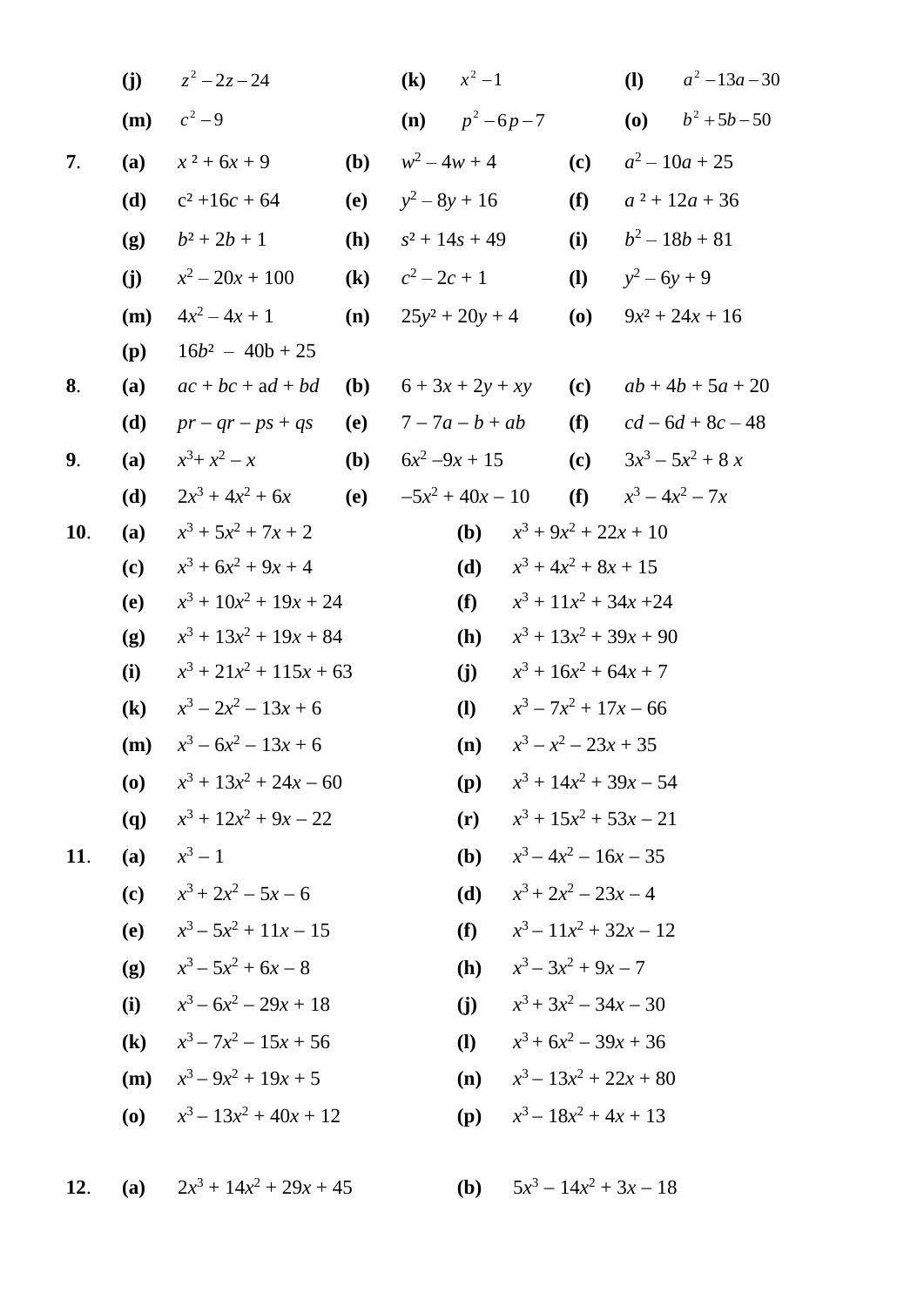|     | (c)        | $6x^3 - 17x^2 + 17x - 14$               |            |                            |                               | (d)                        |                         |              | $3x^3 + 30x^2 + 61x - 14$ |                       |
|-----|------------|-----------------------------------------|------------|----------------------------|-------------------------------|----------------------------|-------------------------|--------------|---------------------------|-----------------------|
|     | (e)        | $5x^3 - 21x^2 - 4x + 32$                |            |                            | (f)                           |                            | $7x^3 + 5x^2 + 9x + 11$ |              |                           |                       |
|     | (g)        | $6x^3 + 11x^2 + 6x + 1$                 |            |                            |                               | (h)                        |                         |              | $3x^3 - 29x^2 - 38x + 8$  |                       |
|     | (i)        | $10x^3 + 11x^2 - 41x + 14$              |            |                            |                               | (j)                        |                         |              | $12x^3 - 29x^2 - x + 12$  |                       |
| 13. | (a)        | $x^2 + 7x - 8$                          |            | (b)                        | $4x^2 - x - 3$                |                            |                         | (c)          |                           | $4x^2 + 8x + 5$       |
|     | (d)        | $-x^2-4$                                |            | (e)                        | $12x - 3$                     |                            |                         | (f)          | $-9x - 22$                |                       |
|     | (g)        | $2x^2-10x+8$                            |            | (h)                        | $5x^2 - x + 2$                |                            |                         | (i)          |                           | $21+8x-4x^2$          |
|     | (j)        | $3x^3 + 20x^2 + 21x$                    |            | $\left( \mathbf{k}\right)$ |                               | $2x^3 - x^2 - 2x + 9$      |                         | $\mathbf{I}$ |                           | $1-3x-x^2-x^3$        |
|     |            | 2.1 FACTORISING an ALGEBRAIC EXPRESSION |            |                            |                               |                            |                         |              |                           |                       |
| 1.  | (a)        | $2(x+y)$                                | (b)        | $3(c+d)$                   |                               | (c)                        | $6(s + t)$              |              | (d)                       | $12(x + y)$           |
|     | (e)        | $9(a + b)$                              | (f)        | $8(b + c)$                 |                               | (g)                        | $5(p+q)$                |              | <b>(h)</b>                | $7(g+h)$              |
|     | (i)        | $4(m+n)$                                | (j)        | $9(e+f)$                   |                               | $\left( \mathbf{k}\right)$ | $13(j + k)$             |              | ( <b>l</b> )              | $14(v + w)$           |
| 2.  | (a)        | $2(x + 2)$                              | <b>(b)</b> | $3(d+3)$                   |                               | (c)                        | $3(2s + 1)$             |              | (d)                       | $4(3x+1)$             |
|     | <b>(e)</b> | $3(2+3a)$                               | (f)        | $2(b+4)$                   |                               | (g)                        | $5(y + 2)$              |              | <b>(h)</b>                | $5(2+3c)$             |
|     | (i)        | $4(3x+4)$                               | (j)        | $6(3m + 4)$                |                               | $\left( \mathbf{k}\right)$ | $6(5+6a)$               |              | (i)                       | $7(2y + 3)$           |
| 3.  | (a)        | $3(x-2)$                                | (b)        | $4(y - 2)$                 |                               | (c)                        | $8(2 - a)$              |              | (d)                       | $5(2c-3)$             |
|     | <b>(e)</b> | $3(3s-4)$                               | (f)        | $2(b-7)$                   |                               | (g)                        | $4(3x-5)$               |              | <b>(h)</b>                | $11(2m-3)$            |
|     | (i)        | $5(3x-2)$                               | (j)        | $6(3-2y)$                  |                               | $\left( \mathbf{k}\right)$ | $5(5b-4)$               |              | <b>(I)</b>                | $6(3d-5)$             |
| 4.  | (a)        | $2(a+2b)$                               | (b)        |                            | $2(5x-6y)$ (c) $6(3m+4n)$ (d) |                            |                         |              |                           | $5(2c+3d)$            |
|     | (e)        | $3(2a-3x)$                              | (f)        | $6(3s - 2t)$               |                               | <b>(g)</b>                 | $3(4x + 5y)$            |              | (h)                       | $7(2a - b)$           |
|     | (i)        | $5(5c + 2d)$                            | (j)        |                            | $3(3b-5y)$                    | $\left( \mathbf{k}\right)$ | $6(3x + 4y)$            |              | (i)                       | $2(3a+14b)$           |
| 5.  | (a)        | $a(x + y)$                              |            | <b>(b)</b>                 | $x(y^2 + a^2)$                |                            |                         | (c)          | $p(qr + st)$              |                       |
|     | (d)        | $a(xy - bc)$                            |            | <b>(e)</b>                 | $p(q + 1)$                    |                            |                         | (f)          | $y(y + 1)$                |                       |
|     | (g)        | $a(a-b)$                                |            | <b>(h)</b>                 | $b(a-c)$                      |                            |                         | (i)          | $n(n-3)$                  |                       |
|     | (j)        | $y(x+y)$                                |            | $\left( \mathbf{k}\right)$ | $ab(c-d)$                     |                            |                         | <b>(I)</b>   | $fg(h-e)$                 |                       |
| 6.  | (a)        | $2a(x+3)$                               |            | <b>(b)</b>                 | $3y(1 + 3y)$                  |                            |                         | (c)          | $8a(3-2b)$                |                       |
|     | (d)        | $pq(q-1)$                               |            | <b>(e)</b>                 | $3x(4y-3z)$                   |                            |                         | (f)          | $2b(3b-2)$                |                       |
|     | (g)        | $3a(a+9h)$                              |            | (h)                        | $5ab(3c + 4d)$                |                            |                         | (i)          | $3s^2(s-3)$               |                       |
|     | (j)        | $2x(7-6yz)$                             |            | $\left( \mathbf{k}\right)$ | $5bc(2b-3d)$                  |                            |                         | <b>(I)</b>   | $2\pi r(r+h)$             |                       |
| 7.  | (a)        | $a(p+q-r)$                              |            | <b>(b)</b>                 | $2(a + b + c)$                |                            |                         | (c)          |                           | $2(3e-f+2g)$          |
|     | (d)        | $p(p + q + x)$                          |            | <b>(e)</b>                 |                               | $3b(a-2c-3d)$              |                         | (f)          |                           | $\frac{1}{2}h(a+b+c)$ |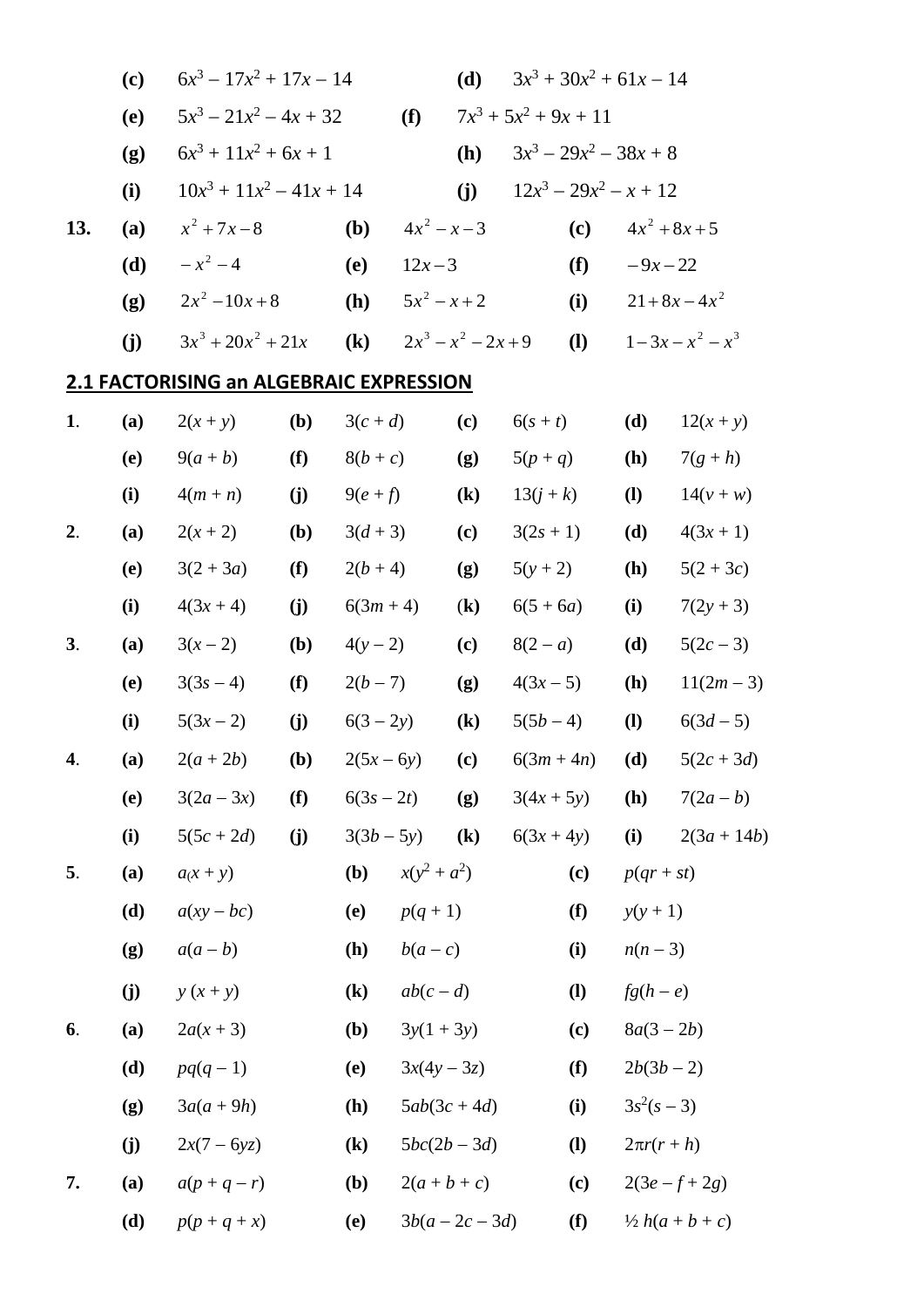|     | (g) | $x(5x-8y+5)$                | (h)                        | $2a(2c + 3d - 5a)$ | (i)                                      | $5p(3p + 2q + 4s)$   |
|-----|-----|-----------------------------|----------------------------|--------------------|------------------------------------------|----------------------|
| 8.  | (a) | $(a-b)(a+b)$                | (b)                        | $(x-y)(x+y)$       | (c)                                      | $(p - q)(p + q)$     |
|     | (d) | $(s - t)(s + t)$            | (e)                        | $(a-3)(a+3)$       | (f)                                      | $(x-2)(x+2)$         |
|     | (g) | $(p-9)(p+9)$                | (h)                        | $(c-5)(c+5)$       | (i)                                      | $(b-1)(b+1)$         |
|     | (j) | $(y-4)(y + 4)$              | $\left( \mathbf{k}\right)$ | $(m-5)(m+5)$       | <b>(I)</b>                               | $(a-3)(a+3)$         |
|     | (m) | $(6-d)(6+d)$                | (n)                        | $(2-q)(2+q)$       | $\boldsymbol{\left( \mathbf{0} \right)}$ | $(7 - w)(7 + w)$     |
|     | (p) | $(x-8)(x+8)$                |                            |                    |                                          |                      |
| 9.  | (a) | $(a-2b)(a+2b)$              | <b>(b)</b>                 | $(x-5y)(x + 5y)$   | (c)                                      | $(p - 8q)(p + 8q)$   |
|     | (d) | $(4c - d)(4c + d)$          | <b>(e)</b>                 | $(9-2g)(9+2g)$     | (f)                                      | $(6w - y)(6w + y)$   |
|     | (g) | $(2a-1)(2a+1)$              | (h)                        | $(g - 9h)(g + 9h)$ | (i)                                      | $(7x - y)(7x + y)$   |
|     | (j) | $(3c-4d)(3c+4d)$            | $\left( \mathbf{k}\right)$ | $(2p-3q)(2p+3q)$   | $\mathbf{I}$                             | $(b-10c)(b+10c)$     |
|     | (m) | $(5-4a)(5+4a)$              | (n)                        | $(2d-11)(2d+11)$   | $\boldsymbol{\left( \mathbf{0} \right)}$ | $(15 - 7k)(15 + 7k)$ |
|     | (p) | $(3x - 0.5)(3x + 0.5)$      |                            |                    |                                          |                      |
| 10. | (a) | $2(a - b)(a + b)$           | <b>(b)</b>                 | $5(p-1)(p+1)$      | (c)                                      | $5(3-x)(3+x)$        |
|     | (d) | $4(d-3)(d+3)$               | (e)                        | $2(y-5)(y+5)$      | (f)                                      | $4(b-5)(b+5)$        |
|     | (g) | $3(q-3)(q+3)$               | (h)                        | $8(a-2b)(a+2b)$    | (i)                                      | $a(b-8)(b+8)$        |
|     | (j) | $x(y-5)(y + 5)$             | $\left( \mathbf{k}\right)$ | $ab(c-1)(c+1)$     | <b>(I)</b>                               | $2(2p-5q)(2p+5q)$    |
|     | (m) | $2(x-1\cdot 2)(x+1\cdot 2)$ | (n)                        | $a(k-11)(k+11)$    | $\boldsymbol{\left( \mathbf{0} \right)}$ | $2.5(2s-1(2s+1))$    |
|     | (p) | $\frac{1}{2}(y-30)(y+30)$   |                            |                    |                                          |                      |
| 11. | (a) | $(x+1)(x+2)$                | (b)                        | $(a+1)(a+1)$       | (c)                                      | $(y + 1)(y + 4)$     |
|     | (d) | $(x+7)(a+1)$                | <b>(e)</b>                 | $(x+3)(x+3)$       | (f)                                      | $(b+6)(b+2)$         |
|     | (g) | $(a+7)(a+2)$                | (h)                        | $(w + 1)(a + 9)$   | (i)                                      | $(d+5)(d+2)$         |
|     | (i) | $(x + 7)(x + 3)$            | $\left( \mathbf{k}\right)$ | $(p+4)(p+5)$       | ( <b>l</b> )                             | $(c+4)(c+6)$         |
|     | (m) | $(s + 6)(s + 6)$            | (n)                        | $(x + 7)(x + 4)$   | <b>(0)</b>                               | $(y + 5)(y + 5)$     |
| 12. | (a) | $(a-5)(a-3)$                | <b>(b)</b>                 | $(x-1)(x-8)$       | (c)                                      | $(a-6)(a-3)$         |
|     | (d) | $(y-2)(y-2)$                | <b>(e)</b>                 | $(b-5)(b-1)$       | (f)                                      | $(x-14)(x-1)$        |
|     | (g) | $(c-2)(c-8)$                | (h)                        | $(x-6)(x-1)$       | (i)                                      | $(y-4)(y-8)$         |
|     | (j) | $(p-8)(p-3)$                | $\left( \mathbf{k}\right)$ | $(a-9)(a-4)$       | $\mathbf{I}$                             | $(x-3)(x-12)$        |
|     | (m) | $(b-1)(b-3)$                | (n)                        | $(q-10)(q-1)$      | (0)                                      | $(a-4)(a-3)$         |
|     |     |                             |                            |                    |                                          |                      |

**13**. **(a)**  $(b+5)(b-2)$  **(b)**  $(x+7)(x-1)$  **(c)**  $(y+2)(y-3)$ **(d)**  $(a+4)(a-5)$  **(e)**  $(q+4)(q-2)$  **(f)**  $(x+2)(x-10)$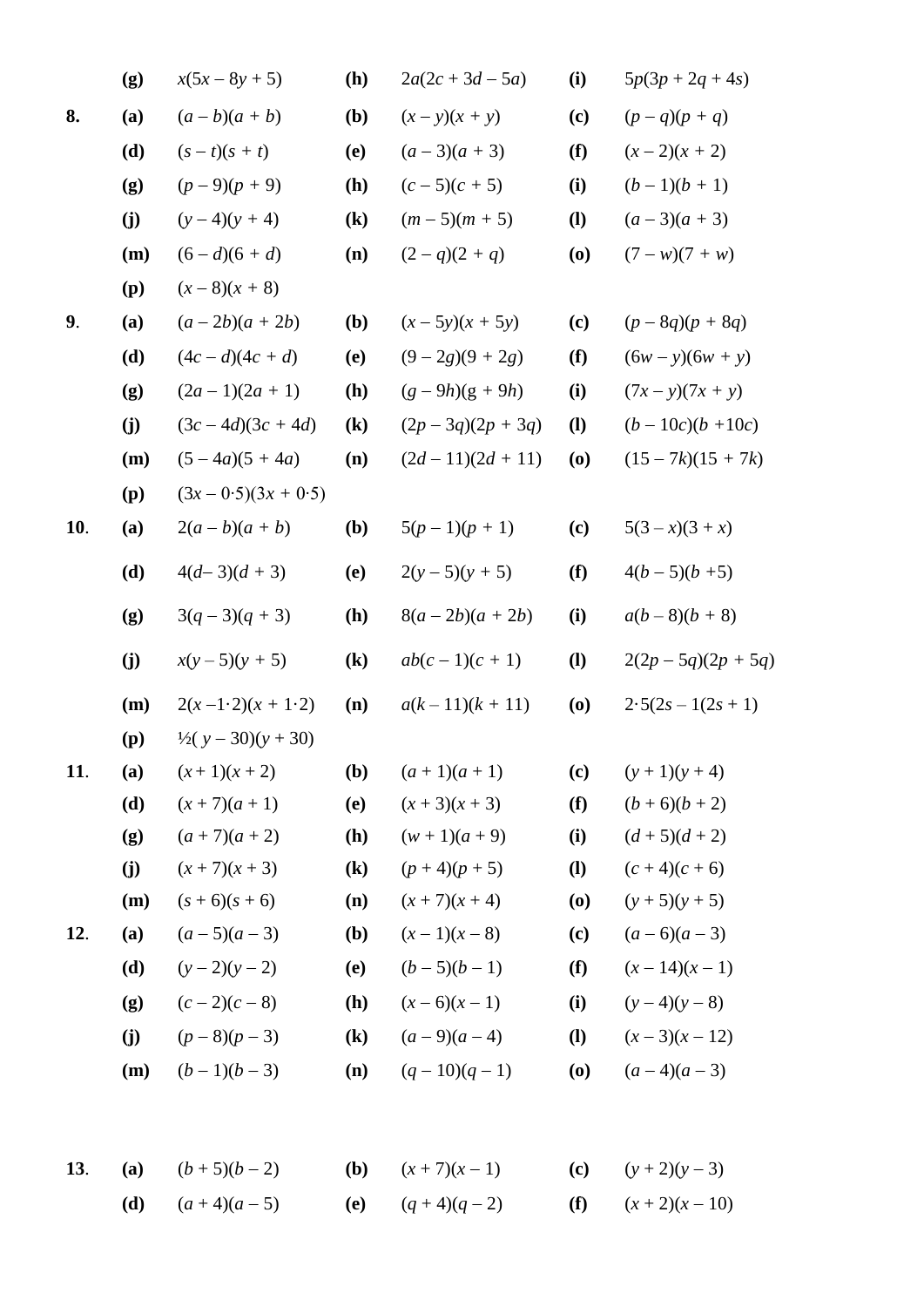|            | (g) | $(d+7)(d-3)$       | (h)                        | $(c+12)(c-3)$      | (i)                                      | $(p+3)(p-8)$       |
|------------|-----|--------------------|----------------------------|--------------------|------------------------------------------|--------------------|
|            | (j) | $(y+1)(y-8)$       | $\left( \mathbf{k}\right)$ | $(a+6)(a-1)$       | $\mathbf{I}$                             | $(x+4)(x-9)$       |
|            | (m) | $(b+1)(b-5)$       | (n)                        | $(s+6)(s-4)$       | $\boldsymbol{\left( \mathbf{0} \right)}$ | $(d+8)(d-2)$       |
| 14.        | (a) | $(3x + 1)(x + 2)$  | ( <b>b</b> )               | $(2a + 1)(a + 2)$  | (c)                                      | $(3c + 5)(c + 1)$  |
|            | (d) | $(2p + 9)(p + 1)$  | <b>(e)</b>                 | $(2y + 1)(y + 5)$  | (f)                                      | $(3d + 2)(d + 3)$  |
|            | (g) | $(5q + 4)(q + 1)$  | (h)                        | $(2b + 3)(2b + 1)$ | (i)                                      | $(3x + 2)(2x + 3)$ |
|            | (j) | $(3a + 5)(a + 3)$  | $\left( \mathbf{k}\right)$ | $(5x + 1)(2x + 3)$ | $\mathbf{I}$                             | $(3c+1)(3c+1)$     |
|            | (m) | $(3y + 1)(2y + 3)$ | (n)                        | $(3b + 2)(b + 1)$  | $\boldsymbol{\left( 0\right) }$          | $(4x + 1)(2x + 3)$ |
| 15.        | (a) | $(2x - 1)(x - 3)$  | ( <b>b</b> )               | $(2a - 3)(a - 1)$  | (c)                                      | $(5p - 2)(p - 3)$  |
|            | (d) | $(5b - 2)(b - 1)$  | <b>(e)</b>                 | $(3x - 2)(2x - 1)$ | (f)                                      | $(4y - 3)(y - 2)$  |
|            | (g) | $(7c - 1)(c - 4)$  | (h)                        | $(4m - 1)(m - 2)$  | (i)                                      | $(8a - 1)(2a - 1)$ |
|            | (j) | $(4y - 1)(2y - 5)$ | $\left( \mathbf{k}\right)$ | $(3p - 1)(p - 12)$ | $\mathbf{I}$                             | $(4x - 1)(x - 6)$  |
|            | (m) | $(5a - 2)(3a - 2)$ | (n)                        | $(6c - 1)(4c - 3)$ | $\boldsymbol{\left( \mathbf{0} \right)}$ | $(3b - 4)(2b - 9)$ |
| <b>16.</b> | (a) | $(3x + 1)(x - 1)$  | <b>(b)</b>                 | $(a + 1)(2a - 3)$  | (c)                                      | $(4p + 3)(p-1)$    |
|            | (d) | $(c + 4)(2c - 1)$  | <b>(e)</b>                 | $(6y + 1)(y - 2)$  | (f)                                      | $(3w - 2)(w + 4)$  |
|            | (g) | $(3m + 5)(m - 1)$  | (h)                        | $(q + 2)(4q - 3)$  | (i)                                      | $(2b + 5)(3b-4)$   |
|            | (j) | $(2t + 1)(2t - 3)$ | $\left( \mathbf{k}\right)$ | $(2z + 3)(6z - 1)$ | $\mathbf{I}$                             | $(2d + 3)(2d - 5)$ |
|            | (m) | $(7s + 1)(s - 4)$  | (n)                        | $(3x + 5)(5x - 3)$ | $\boldsymbol{\left( \mathbf{0} \right)}$ | $(4v + 1)(9v - 2)$ |
|            | (p) | $(3v+7)(v+1)$      | <b>(q)</b>                 | $(2l-1)(l-5)$      | (r)                                      | $(3m-7)(4m-1)$     |
|            | (s) | $(3n-7)(n-4)$      | (t)                        | $(2b-5)(2b-5)$     | ( <b>u</b> )                             | $(3c+4)(3c+2)$     |
|            | (v) | $(3q-1)(q+5)$      | $(\mathbf{w})$             | $(2a+3)(3a-4)$     | $(\mathbf{x})$                           | $(4b+5)(2b-3)$     |
|            | (y) | $(6m+5)(2m-3)$     | $(\mathbf{z})$             | $(2n+7)(n-4)$      |                                          |                    |
| 17.        | (a) | $3(x-1)(x+1)$      | (b)                        | $2(p+5)(p+1)$      | (c)                                      | $9(x-2)(x+2)$      |
|            | (d) | $5(x+2)(x+3)$      | <b>(e)</b>                 | $a(x+2)(x+3)$      | (f)                                      | $3(y-5)(y+1)$      |
|            | (g) | $3(5c+4)(c+1)$     | (h)                        | $2(4b+1)(2b+3)$    | (i)                                      | $3(3q+2)(q+3)$     |
|            | (j) | $5(2s-1)(s-3)$     | $\left( \mathbf{k}\right)$ | $4(2m-3)(m-1)$     | <b>(I)</b>                               | $4(2a-3)(a-3)$     |
|            | (m) | $2(2t-7)(t+4)$     | (n)                        | $10(3d+2)(3d-4)$   | (0)                                      | $4(10x-1)(10x+1)$  |

## **2.3 COMPLETING THE SQUARE**

**1. (a)**  $(x+2)^2-4$  [-4] **(b)**  $(x+5)^2-25$  [-25] **(c)**  $(x+3\cdot5)^2-12\cdot25$  [-12⋅25]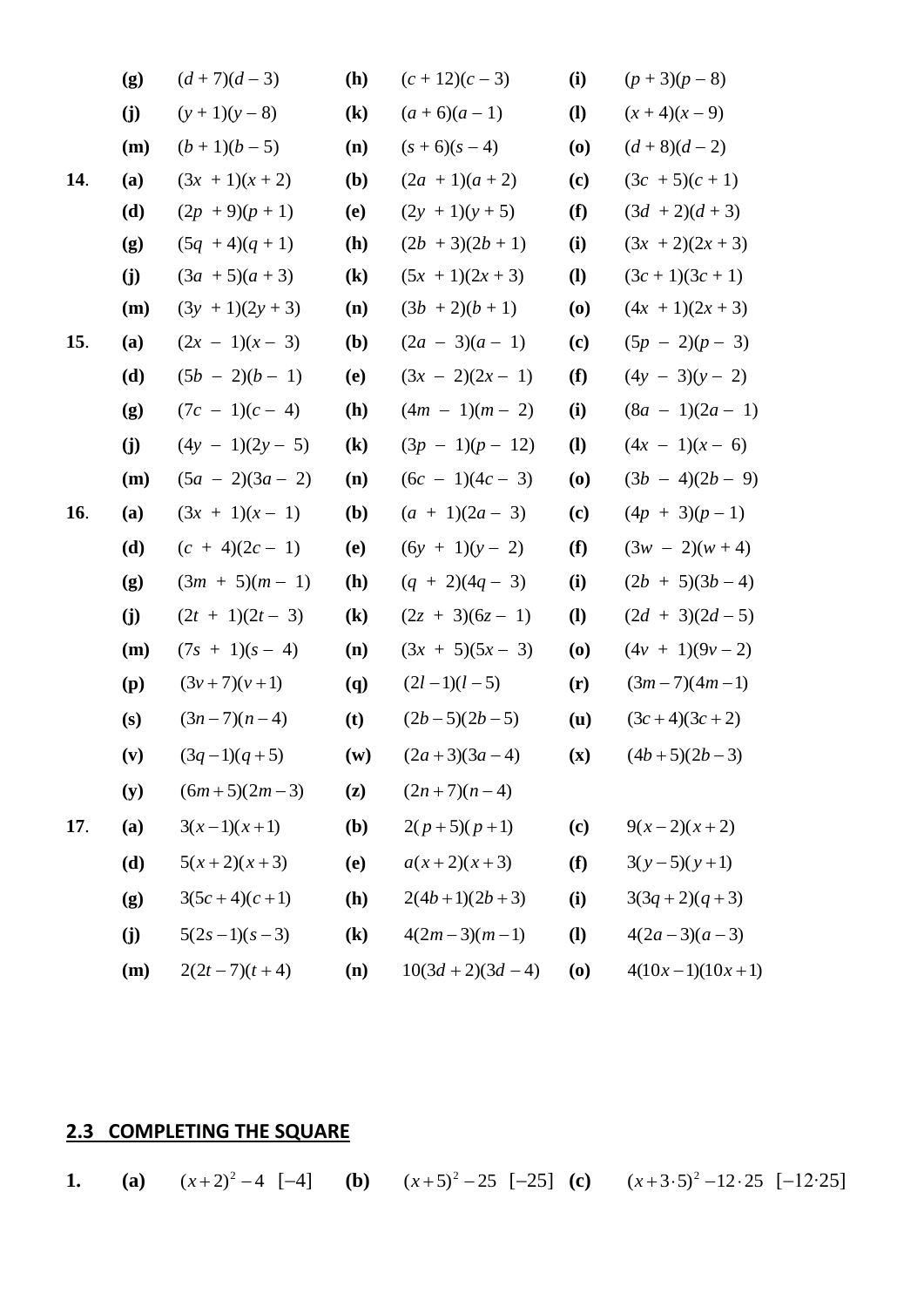|    |     | (d) $(x+4.5)^2 - 20.25$ [-20.25] (e) $(x-3)^2 - 9$ [-9] (f) $(x-4)^2 - 16$ [-16] |  |  |  |
|----|-----|----------------------------------------------------------------------------------|--|--|--|
|    |     | (g) $(x-2.5)^2 - 6.25 [-6.25]$ (h) $(x-5.5)^2 - 30.25 [-30.25]$                  |  |  |  |
| 2. |     | (a) $(x-1)^2+6$ [6] (b) $(x+3)^2-7[-7]$ (c) $(x+4)^2-7[-7]$                      |  |  |  |
|    |     | (d) $(x+5)^2+2$ [2] (e) $(x+2)^2-12$ [-12] (f) $(x+8)^2-67$ [-67]                |  |  |  |
|    | (g) | $(x-3)^2+2$ [2] <b>(h)</b> $(x-1)^2+4$ [4] <b>(i)</b> $(x-4)^2-8$ [-8]           |  |  |  |
|    |     | (j) $(x-7)^2-64$ [-64] (k) $(x-6)^2-15$ [-15] (l) $(x-10)^2-106$ [-106]          |  |  |  |
|    |     |                                                                                  |  |  |  |
|    |     |                                                                                  |  |  |  |

(d) 
$$
35-(x+5)^2
$$
 [35] (e)  $16 \cdot 25 - (x-1 \cdot 5)^2[16 \cdot 25]$  (f)  $17 \cdot 25 - (x+3 \cdot 5)^2[17 \cdot 25]$ 

**3. (a)**  $5-(x-1)^2$  [5] **(b)**  $11-(x-2)^2$  [11] **(c)**  $12-(x+3)^2$  [12]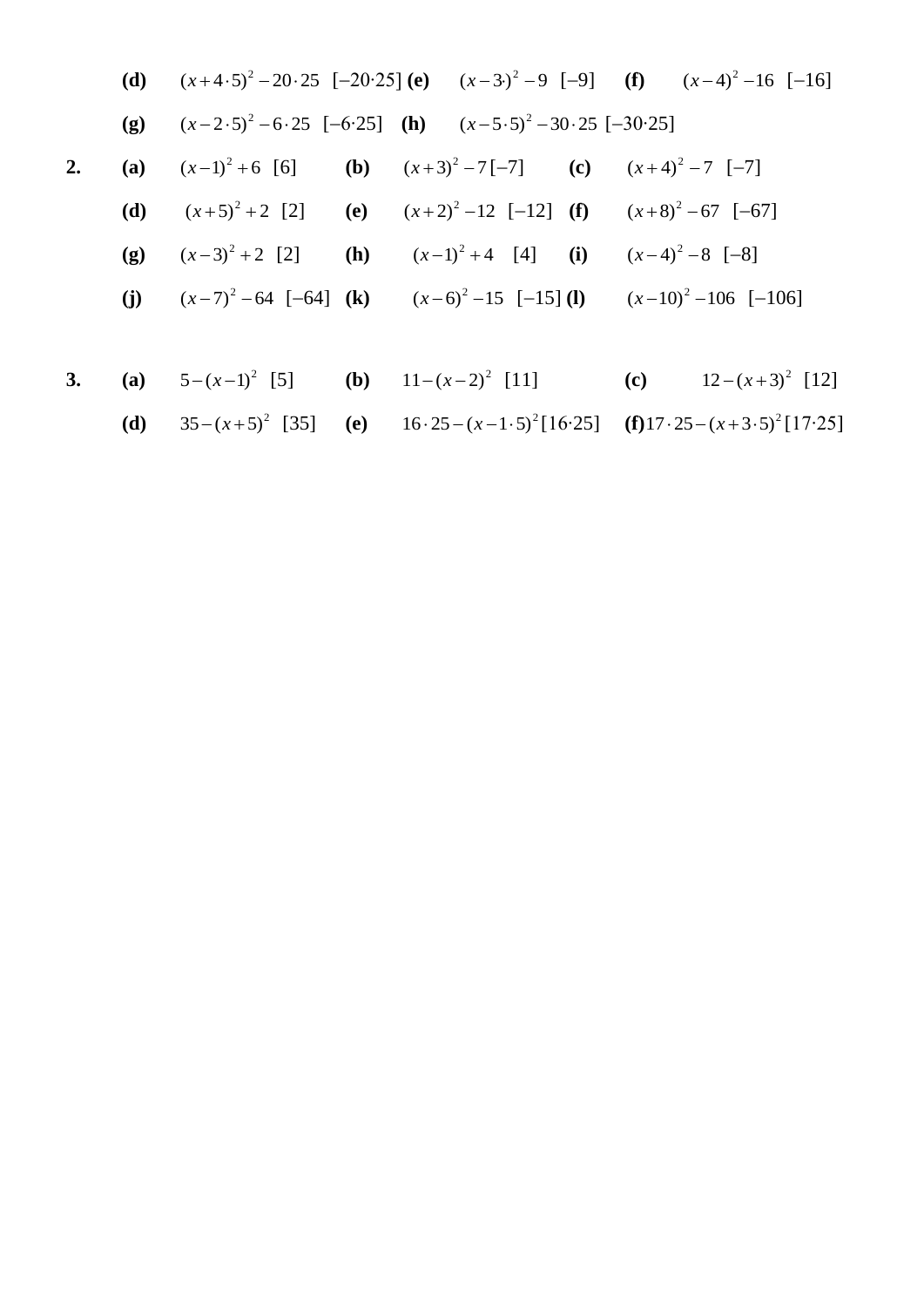#### **3.1 WORKING with PERCENTAGES**

## **Use reverse percentages to calculate an original quantity.**

| 1. | (a)    | £100                  |                            | (b)                        | $250$ mm    |              | (c)                        | £75          |
|----|--------|-----------------------|----------------------------|----------------------------|-------------|--------------|----------------------------|--------------|
|    | (d)    | 30 litres             |                            | (e)                        | 420 miles   |              | (f)                        | 512 m        |
|    | (g)    | 1500 km               |                            | (h)                        | £5250       |              | (i)                        | 12000m       |
|    | (j)    | 712 cm                | $\left( \mathbf{k}\right)$ | £775                       |             | $\mathbf{I}$ | 90 kg                      |              |
|    |        |                       |                            |                            |             |              |                            |              |
| 2. | (a)    | £22                   |                            | (b)                        | £45         |              | (c)                        | $\pounds 72$ |
|    | (d)    | 85 ml                 |                            | (e)                        | £17.50      |              | (f)                        | 100 cm       |
|    | (g)    | $2550\,\mathrm{m}$    |                            | (h)                        | 8500 km     |              | (i)                        | 56 m         |
|    | (j)    | £11200                |                            | $\left( \mathbf{k}\right)$ | 97.5 litres |              | $\mathbf{I}$               | £6200        |
|    |        |                       |                            |                            |             |              |                            |              |
| 3. | (a)    | £40                   |                            | (b)                        | £65         |              | $\left( \mathbf{c}\right)$ | £25          |
|    | (d)    | £425                  |                            | (e)                        | $\pounds 7$ |              | (f)                        | £299         |
|    | (g)    | £2 050                |                            | (h)                        | £26         |              | (i)                        | £26.50       |
|    |        |                       |                            |                            |             |              |                            |              |
| 4. | (a)    | £12500                |                            | (b)                        | £18060      |              | (c)                        | £24 600      |
|    | (d)    | £37440                |                            | (e)                        | £23400      |              | (f)                        | £20411.22    |
|    | (g)    | £3 644.86             |                            | (h)                        | £13 457.94  |              |                            |              |
|    |        |                       |                            |                            |             |              |                            |              |
|    |        | <b>EXAM QUESTIONS</b> |                            |                            |             |              |                            |              |
| 1. | 500    |                       |                            | 2.                         | 150         |              | 3.                         | £200 000     |
| 4. | £12000 |                       |                            | 5.                         | £4500       |              | 6.                         | £2600        |
|    |        |                       |                            |                            |             |              |                            |              |
|    |        |                       |                            |                            |             |              |                            |              |

## **APPRECIATION and DEPRECIATION**

| (a)                        | £2332.80, £332.80               | (b) | £5955.08, £955.08 (c)  | £5495.52, £695.52    |
|----------------------------|---------------------------------|-----|------------------------|----------------------|
| (d)                        | £4348.04, £848.04 (e)           |     | £1982.12, £382.12 (f)  | 2393.35, 643.35      |
| $\left( \mathbf{p}\right)$ | £23820.32, 3820.32 ( <b>h</b> ) |     | £21190.05, 3190.05 (i) | £64751.45, £14751.45 |